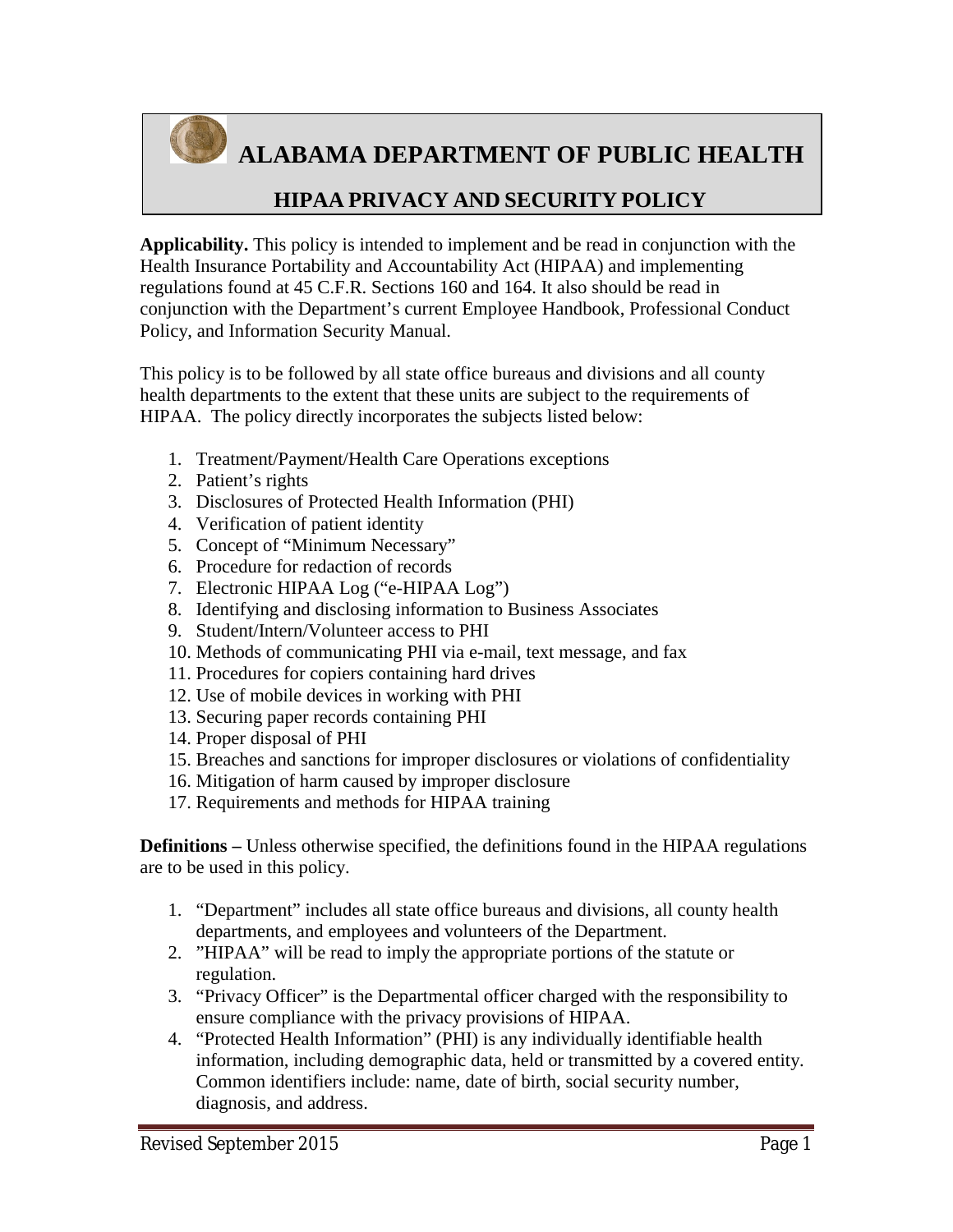5. "Security Officer" is the Departmental officer charged with the responsibility to ensure compliance with the security provisions of HIPAA.

### **TREATMENT/PAYMENT/HEALTH CARE OPERATIONS EXCEPTIONS**

Access to treatment and efficient payment of health care, both of which require the disclosure of PHI, are essential to provide good health care. Additionally, certain health care operations are necessary to support treatment and payment. To avoid interfering with an individual's access to health care or the payment of health care, the Privacy rule permits a covered entity to use and disclose PHI for treatment, payment, and health care operations activities without the patient's consent. Examples include the following scenarios:

- 1. A health care provider may provide a copy of a patient's medical record to a health care specialist who needs the information to treat the patient.
- 2. A health care provider may disclose PHI about an individual as part of a claim for payment to a health plan.
- 3. Information may be disclosed to conduct quality assurance activities and case management.

**Note**: A patient's consent is required to disclose PHI to obtain social services.

# **PATIENT RIGHTS**

# **NOTICE OF PRIVACY PRACTICES**

The Notice of Privacy Practices (NOPP) has been revised to comply with 2013 amendments to the HIPAA Federal Regulations. Employees must ensure that only updated notices are provided to patients/clients.

The NOPP must be posted in a conspicuous location within each county health department, laboratory, and any bureau or division that serves the public. Each page shall be visible. A copy of the 2013 NOPP is located in the Document Library and can be found on the Department web site at: http://adph.org/publications/assets/Privacy.pdf

### **PATIENT/CLIENT ACCESS TO PHI IN THEIR RECORDS OR IN DESIGNATED RECORD SETS**

A patient/client has the right to access PHI in their designated record set. Designated record sets include, at a minimum, the patient's medical and billing records maintained by the Department. A patient/client must be allowed to view his or her PHI in a secure and non-obtrusive manner within the clinic and to request to have corrections made if they can demonstrate that the information in the record is inaccurate. This section addresses those requests. It does not address requests by others, even on behalf of the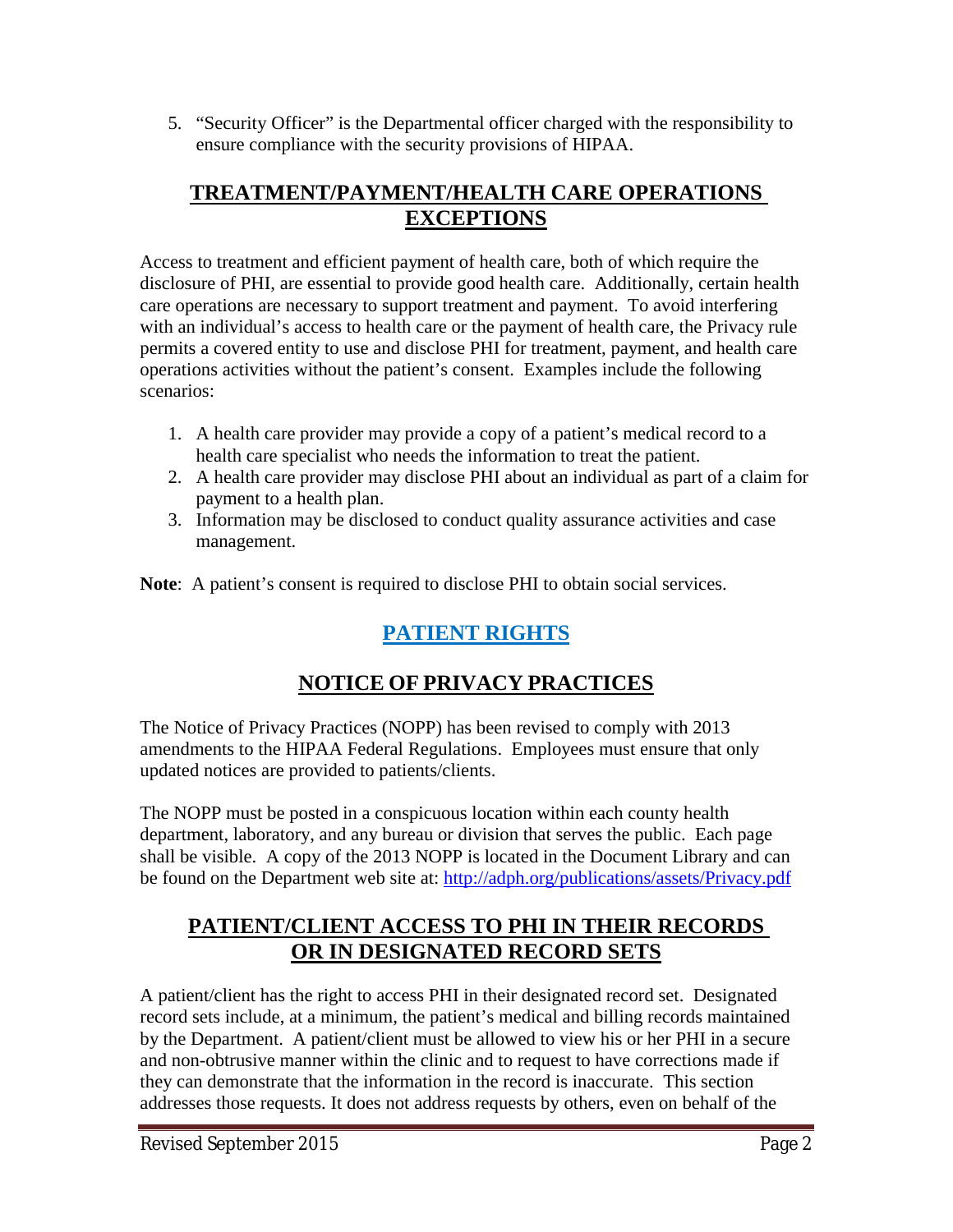patient/client, such as attorneys or other representatives. **Requests made by individuals other than the patient/client should be reported to the Office of General Counsel for approval prior to the release of the requested records.**

#### **Exception**:

**Psychotherapy Notes (Social Work Notes)**. A patient does not have the right to access psychotherapy notes relating to himself or herself, except:

- 1. To the extent the patient's treating professional approves such access in writing.
- 2. The patient obtains a court order authorizing such access.

Requests made by a patient/client to view their own record may be made in person or in writing. If the request is in writing, there is no particular form required; however, the statement must be both signed and dated by the patient/client and contain all of the items listed below:

- 1. A request to view the records.
- 2. The name of the patient/client clearly documented.
- 3. A statement of the specific records requested to be viewed.
- 4. The date and time when the viewing is proposed.

**Written Requests**. Written requests should be followed up by records personnel establishing an appropriate time for viewing. Written requests should be documented in the e-HIPAA Log and the applicable progress note or CHR1 Patient Log.

**Oral Requests.** Oral, in person requests should be documented in the e-HIPAA Log and the applicable progress note or CHR1 Patient Log.

Requests to view records should be granted by the appropriate person when the identity of the patient/client is established. If a patient indicates that he or she has been treated by more than one clinic, the clinic that received the request should immediately forward a copy of the request to the other clinic(s) designated by the patient. The purpose is to assist the patient with their request when they have been treated at multiple health department clinics and minimize any burden on the patient to access their records.

If the patient does not request access from any other clinic, the clinic that received the initial request should process the request and send a copy of the request form to the Privacy Officer. If the clinic has any concern or question regarding whether to comply with the request, the Privacy Officer should be consulted immediately. Any denial of a request to view records must be done in writing with prior approval from the Privacy Officer.

A patient's request for access to PHI must be acted upon as soon as reasonably possible, but not more than thirty (30) days after receiving the request.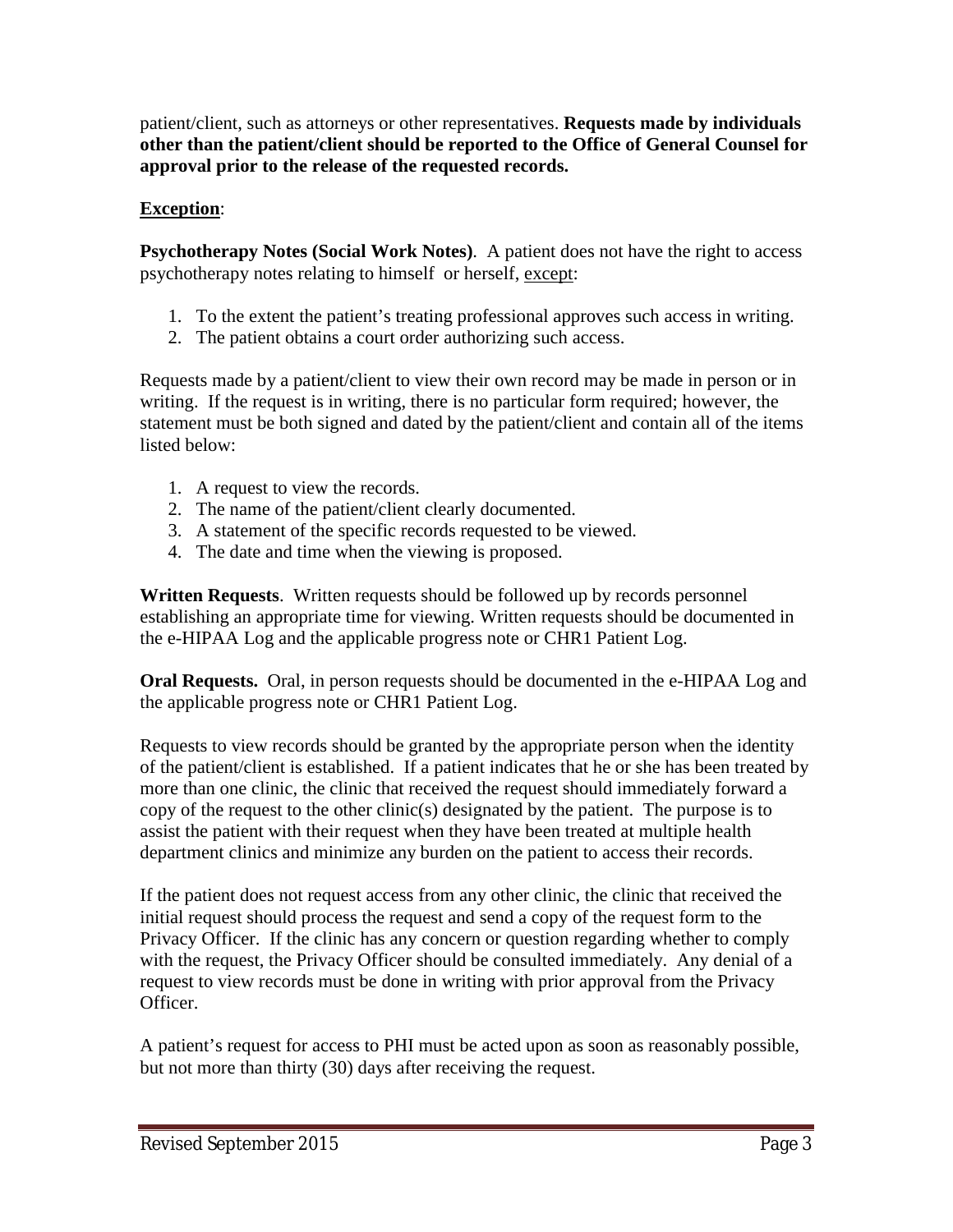The Office of General Counsel must be notified if a patient requests access to his or her PHI for litigation or some other unusual purpose.

**Process for Viewing Records**. Viewing shall only be allowed for the patient requesting to view their information. At the date and time for viewing, the requestor should be properly identified. Reasonable time should be given to the patient/client to view and make notes from the record. Copies may be made for the patient/client for the usual and customary charge as established in other policies. Records must not be removed from the secure area. The patient/client should be monitored by appropriate personnel to make sure the record is in no way altered by addition or deletion of any information or by any marks by the patient/client. Viewing must be noted in the e-HIPAA Log and the applicable progress note or CHR1 Patient Log.

**Denial of Right to Access**. A patient/client may be denied access under the limited circumstances listed below. Denials should be noted in the progress notes and the e-HIPAA Log. The following exceptions should be narrowly construed and rarely used:

- 1. Inmate Information. The Department, acting under the direction of a correctional institution, may deny, in whole or in part, an inmate's request to obtain a copy of PHI. This denial may occur if obtaining such copy would jeopardize the health, safety, security, custody, or rehabilitation of the patient or of other inmates, or the safety of any officer, employee, or other person at the correctional institution responsible for the transporting of the inmate.
- 2. Information from Other Source. The Department may deny a patient's access to PHI if the information was obtained from someone other than a health care provider under a promise of confidentiality and the access requested would be reasonably likely to reveal the source of the information.
- 3. Endangerment. The Department may deny a patient access in the event a licensed health care professional has determined, in the exercise of professional judgment, that the access requested is reasonably likely to endanger the life or physical safety of the patient or another person. Access may not be denied on the basis of sensitivity of the health information or the potential for causing emotional or psychological harm.
- 4. Reference to Other People. The Department may deny a patient access if the PHI makes references to another person and a licensed health care professional has determined, in the exercise of professional judgment, that the access requested is reasonably likely to cause substantial harm to such other person. Access can be denied if the release of such information is reasonably likely to cause substantial physical, emotional or psychological harm to the other person.
- 5. Personal Representative. The Department may deny access if the request is made by a patient's/client's personal representative and a licensed health care professional has determined, in the exercise of professional judgment, that the provision of access to such personal representative is reasonably likely to cause substantial harm to the patient or another person.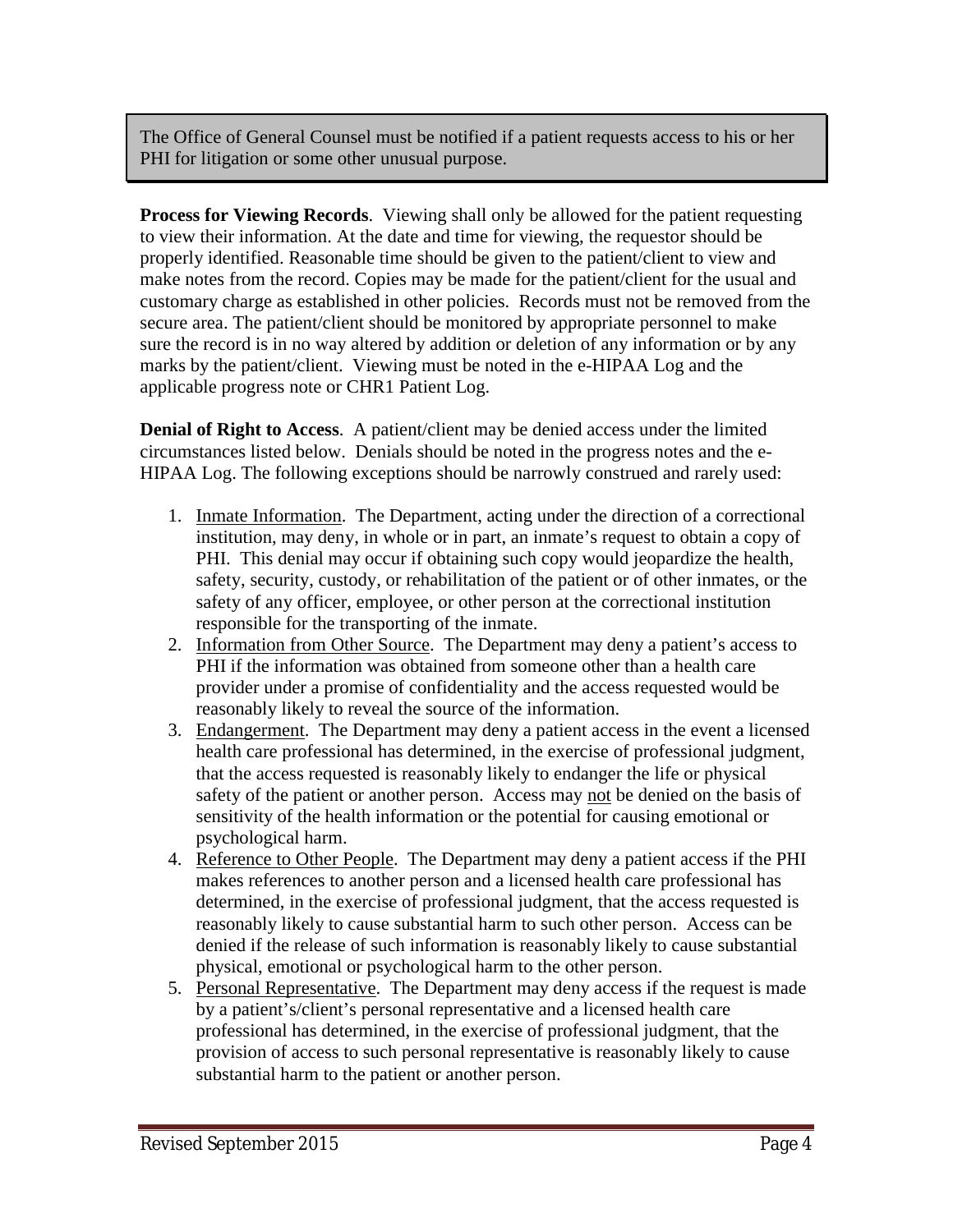6. Psychotherapy Notes (Social Work Notes). The Department may deny access to psychotherapy notes if: (1) the patient's treating professional does not approve access in writing, and (2) the patient does not have a court order authorizing such access.

The Department must, to the extent possible, give the patient/client access to any other PHI requested, after excluding the PHI to which access is being denied.

Unless an exception applies, including the exceptions previously stated in this policy, a patient/client should be granted access to the entire medical record, including records received from other providers that were used to make treatment decisions.

# **ACCESS TO LABORATORY REPORTS**

The HIPAA Privacy rule has been amended to allow patients, patient's designees and patient's personal representatives to view or be provided a copy of the patient's lab report, including an electronic copy, with limited exceptions. In light of this change, the Bureau of Clinical Laboratories has been provided specific guidance on the procedures for disclosure. Requests for laboratory records must be in writing and copies should be provided within 30 days of the patient's request. For additional information on disclosures regarding laboratory records, please contact the Office of Compliance.

### **AMENDMENT TO PATIENT'S/CLIENT'S PROTECTED HEALTH INFORMATION**

The Department will permit patients to request amendments to their PHI, or a particular record, contained in a designated record set.

Requests to amend or in any way alter patient/client PHI must be made in writing by completing **FORM C: "Request to Amend or Limit Protected Health Information."** Such requests must be recorded as a progress note in the file and entered on the e-HIPAA Log. A completed request to amend or limit PHI should be forwarded to the Department Privacy Officer immediately.

Upon receipt of the same, the request shall be acknowledged in writing by appropriate clinic personnel. The request shall be evaluated by appropriate personnel and a recommendation made to the Privacy Officer for consultation. If a request is unusual, an Automated Report of Incidents and Accidents (ARIA) should be made. The Privacy Officer shall advise and the final decision on whether to grant the request is to be made by appropriate clinic personnel no later than thirty (30) days after receipt of a request. Notice of the decision must be given to the requestor in writing. Copies of responses to requestors must be placed in the patient's/client's file and recorded in the e-HIPAA Log.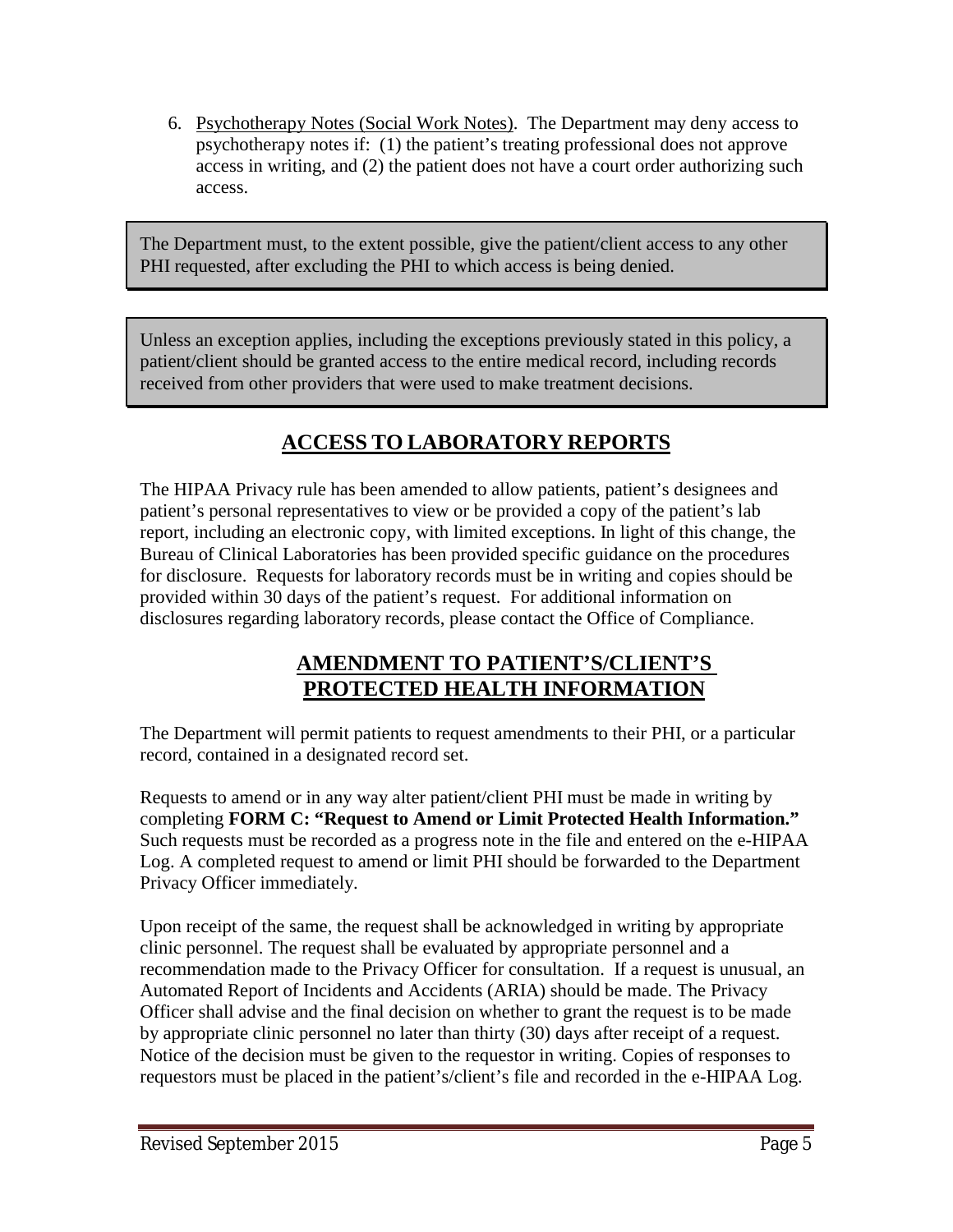Amendments or alterations to the record must be made only by appropriate personnel, all of which must be documented in the patient's file as a progress note and recorded in the e-HIPAA Log.

The Department may deny a patient/client request for amendment, if it determines that the PHI or record that is the subject of the request is any of the following:

- 1. The record was not created by Department personnel.
- 2. The record is not available for inspection by the individual pursuant to their right to access.
- 3. The record is accurate and complete.

A clinic, bureau, or division that is informed by another covered entity of an amendment to a patient's PHI must amend the PHI in designated record sets.

Requests for amendments, and documentation of the response to such requests, must be maintained in a patient's/client's medical record for a minimum of six (6) years.

### **REQUESTS BY THE PATIENT TO LIMIT RELEASES OF PHI**

Patients/clients have the right to make reasonable requests to limit the release of PHI. Requests should be made in the same manner as requests to alter or amend PHI. They must be made in writing by completing **FORM C: "Request to Amend or Limit Protected Health Information.**" Requests to limit or restrict information will not apply to entities required to receive the information as mandated by law (i.e. public health oversight, protection of the President of the United States, qualifying government agencies, investigating complaints of abuse or neglect).

The Department is not required to agree to any request to limit or restrict the use and disclosure of PHI. However, if the Department agrees to a restriction, it may not use or disclose PHI in violation of the restriction, except in emergency situations when the PHI is needed to treat the patient. If restricted PHI is disclosed to a health care provider for emergency treatment, the clinic disclosing the information must request that the health care provider that received the information not further use or disclose the information.

Requests for restrictions should be forwarded to the Privacy Officer immediately. The Privacy Officer will make the final determination about whether a restriction will be granted within 30 days of the request.

The Department may not disclose PHI subject to a restriction, except to provide emergency treatment or unless required by law or regulation.

Documentation of all such requests and actions taken must be entered in the progress notes and in the e-HIPAA Log and the request form must be maintained in the patient's medical record for a minimum of six (6) years.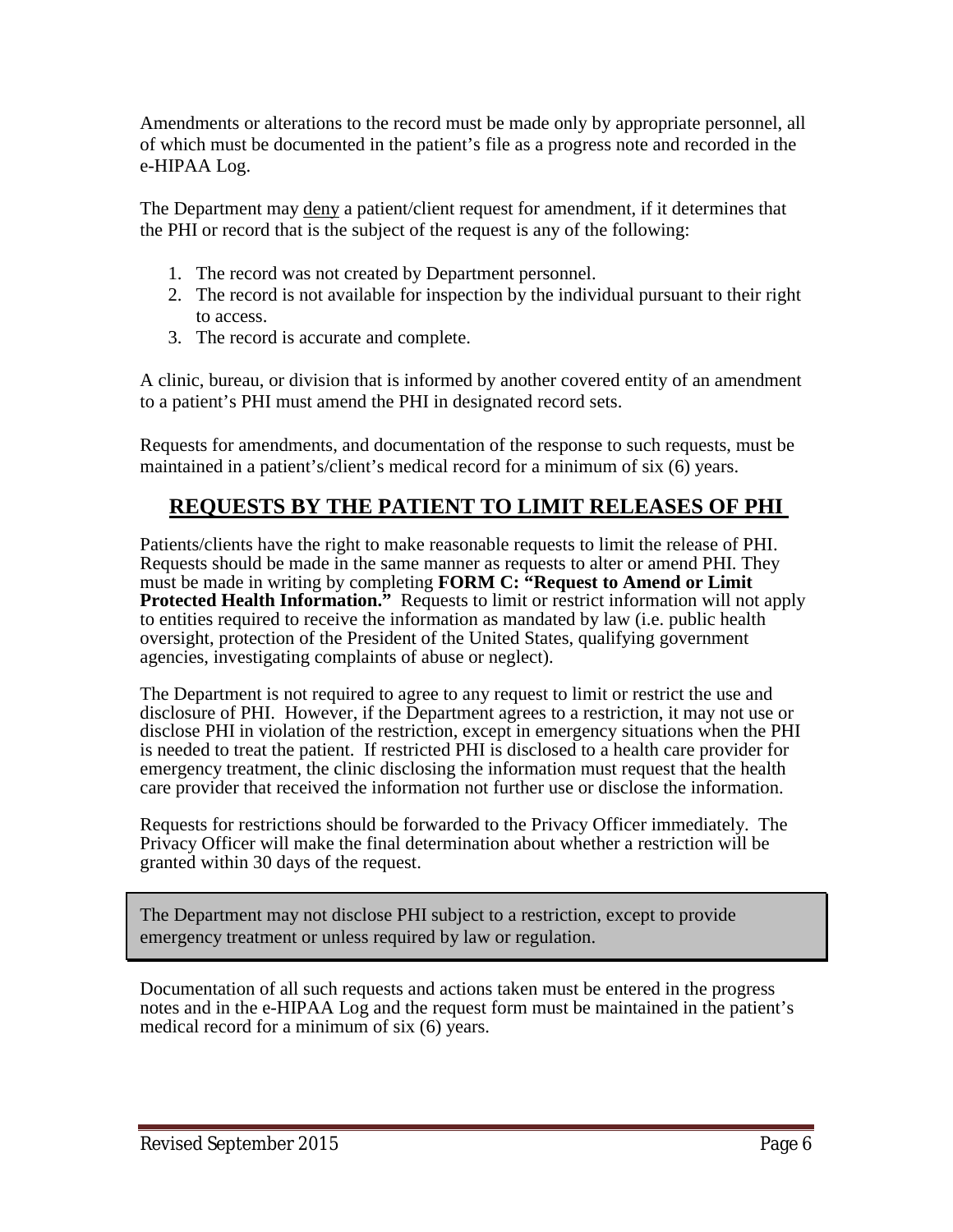Requests for restrictions should only be granted in rare instances in which the facts and circumstances indicate such a restriction is necessary to protect the patient.

A restriction on the use and disclosure of PHI can be terminated if:

- 1. The patient requests the termination in writing.
- 2. The patient orally agrees to or requests the termination and the oral request or agreement is documented in the patient's medical record and communicated to the Privacy Officer.
- 3. The Department informs the patient that it is terminating its agreement to a restriction.

If the restriction is granted, a clinic must place or affix a clear indication of the restriction on the patient's medical record and the e-HIPAA Log.

### **REQUEST BY THE PATIENT/CLIENT FOR AN ACCOUNTING OF PHI**

Patients/clients have the right under HIPAA to make reasonable requests for an accounting of the non-routine releases of PHI to other parties. Requests for such should be granted when appropriately made and not otherwise restricted by HIPAA.

Documentation of all such requests for accounting must be entered in the progress note and in the e-HIPAA Log.

The accounting must include all disclosures made by a clinic in the six (6) years prior to the date of the request (unless limited at the request of the patient), including disclosures to or by business associates. *The first accounting provided to a patient/client in a calendar year shall be free of charge to the patient/client.*

**Accounting Requirements** – The accounting must include all disclosures, except for the following:

- 1. To carry out treatment, payment, and health care operations.
- 2. Incident to a use or disclosure otherwise permitted or required by the Privacy Regulations.
- 3. Pursuant to the patient's authorization.
- 4. For national security or intelligence purposes.<br>5 To correctional institutions or law enforcement
- 5. To correctional institutions or law enforcement officials to provide them with information about a person in their custody.
- 6. As part of a limited data set.<br>7. Incident occurred prior to the
- Incident occurred prior to the compliance date.

Examples of disclosures subject to the accounting requirement include disclosures for, or pursuant to: (1) research, unless authorized by patient; (2) subpoenas, court orders or discovery requests; (3) abuse and/or neglect reporting; or (4) communicable disease reporting.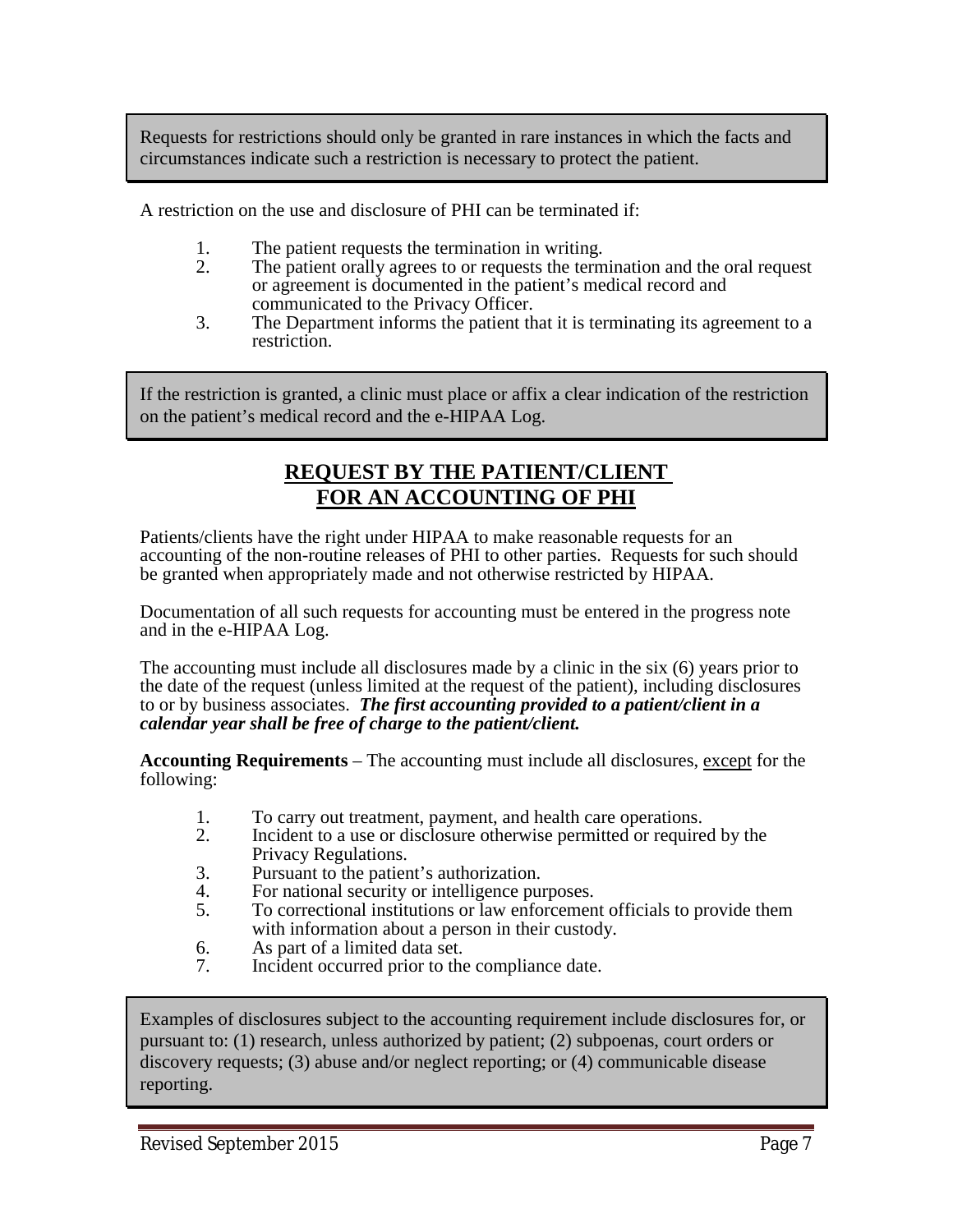#### **Procedure**.

- 1. Verification of the requester's identity must be obtained prior to granting the request for an accounting.
- 2. Any clinic that receives a request for an accounting of disclosures must provide the patient with **FORM E: "Request for Accounting of Disclosures."** Patients making their request for an amendment by telephone or e-mail must be forwarded a copy of "Form E." The request form must be maintained in the patient's medical record.
- 3. If a patient indicates that he/she has been treated by more than one clinic, the clinic that received the request must immediately forward a copy of the request to the other Department clinics designated by the patient. If the patient does not request an accounting from any other clinic, the clinic that received the initial request must process the request and send a copy of the request form and copy of the accounting of disclosure form to the Privacy Officer.
- 4. Clinics must designate a custodian of records and appropriate designee who will be responsible for processing requests for accountings or disclosures and recording the same on the e-HIPAA Log.
- 5. For each disclosure that must be recorded, the accounting must include the following information:
	- a. The date of the disclosure.
	- b. The name of the entity or person who received the PHI and, if known, the address of such entity or person.
	- c. A brief description of the PHI disclosed.
	- d. A brief statement of the purpose of the disclosure that reasonably informs the patient of the basis for the disclosure.
- 6. A copy of the Request for Accounting of Disclosures Form (Form E) must be forwarded to the Privacy Officer and will be maintained for six (6) years.
- 7. If, during the period covered by the accounting, a clinic has made multiple disclosures of PHI to the same person or entity for a single purpose, or pursuant to a single authorization, the accounting may, with respect to such multiple disclosures, provide:
	- a. The information set forth in Section 5 above for the first disclosure during the accounting period.
	- b. The frequency, periodicity, or number of the disclosures made during the accounting period.
	- c. The date of the last such disclosure during the accounting period.
- 8. The Department must act on the patient's request for an accounting no later than thirty (30) days after receipt of such request.

**Suspension of Accounting**. A patient's right to receive an accounting of disclosures may be suspended at the request of a health oversight agency or law enforcement official if certain conditions are satisfied. If a clinic receives a request to suspend patient's right to receive an accounting from a health oversight agency or law enforcement official, the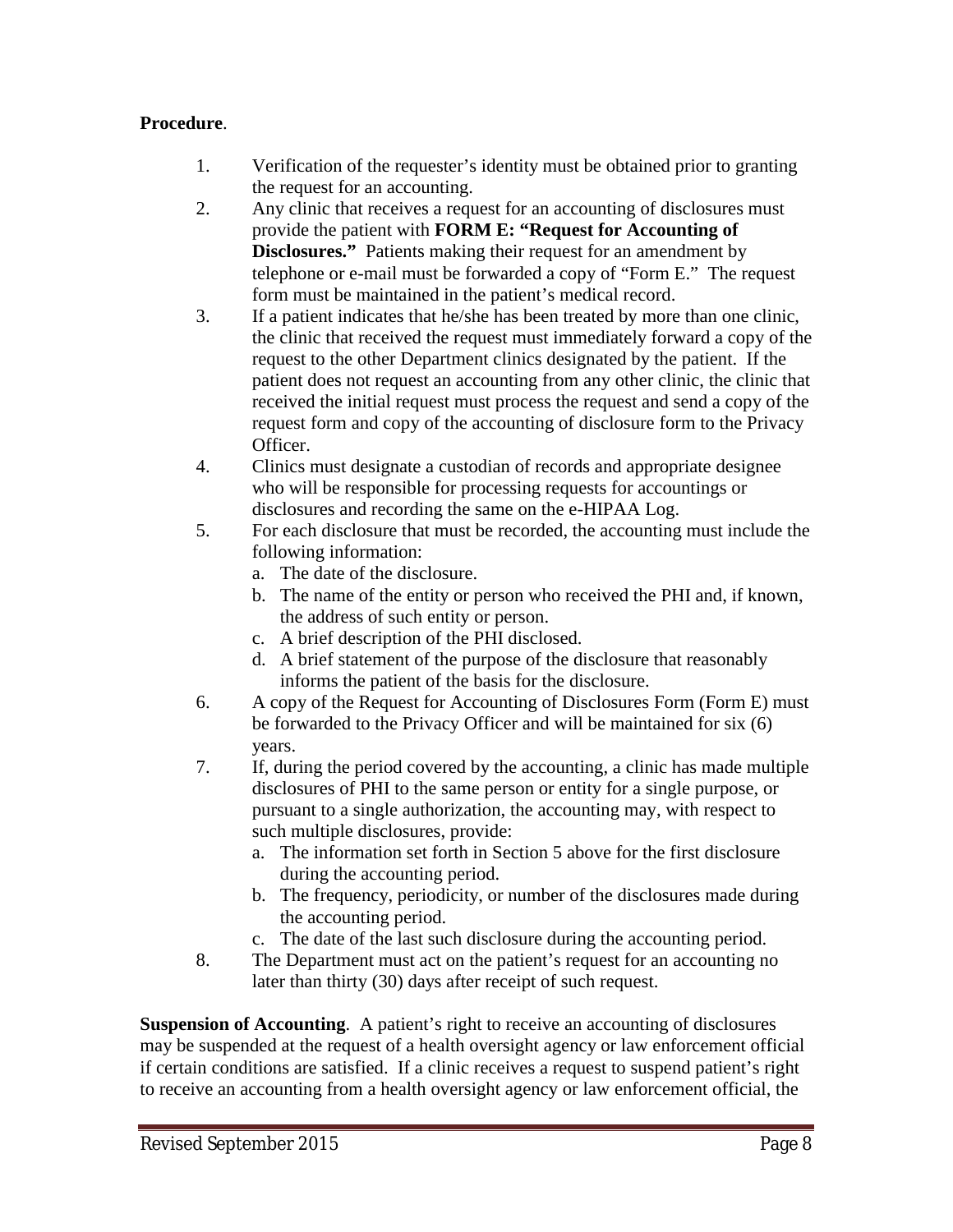Privacy Officer must be contacted to determine if the appropriate conditions have been satisfied.

## **REQUESTS FOR ALTERNATIVE MEANS OF COMMUNICATION**

Department clients/patients may sometimes request that staff communicate with them in a specific manner by using a specific phone number or mailing location. The Department must accommodate any reasonable request. A request for alternative means of communication must be noted in the progress notes and the CHR-3.

### **REQUESTS FOR PATIENT/CLIENT INFORMATION REGARDING RESEARCH/MARKETING**

Any request made to the Department requesting PHI for research or marketing purposes should be forwarded to the Privacy Officer immediately. With the exception of approvals made by the Department's Institutional Review Board (IRB), no requests should be acted upon until written permission by the Privacy Officer has been provided.

### **REQUESTS FOR INFORMATION OF DECEASED PATIENTS/CLIENTS**

While information regarding deceased patients/clients can still be provided for approved research purposes, information on individuals who have been deceased for a period of longer than 50 years is no longer considered PHI. Additionally, the Department is now allowed to disclose a decedent's PHI to family members and others who were involved in the care or payment for care of the decedent prior to death, unless doing so is inconsistent with any prior express preference of the individual that is known to the Department. If there are any questions regarding whether to release a decedent's information, please contact the Privacy Officer.

# **DISCLOSURES**

### **VERIFICATION OF PATIENT IDENTITY**

Any questions regarding verification or reliance on identity or authority should be directed to the Office of General Counsel. The Office of General Counsel must be contacted prior to responding to any request by law enforcement or prosecutorial officials, if possible.

Prior to making a disclosure or processing a patient request permitted by this Policy, Department personnel must consider and comply with both items listed below:

1. Verify the identity of a person requesting PHI and the authority of any such person to have access to PHI, if the identity or any other such authority of such person is not known to the Department staff member processing the request.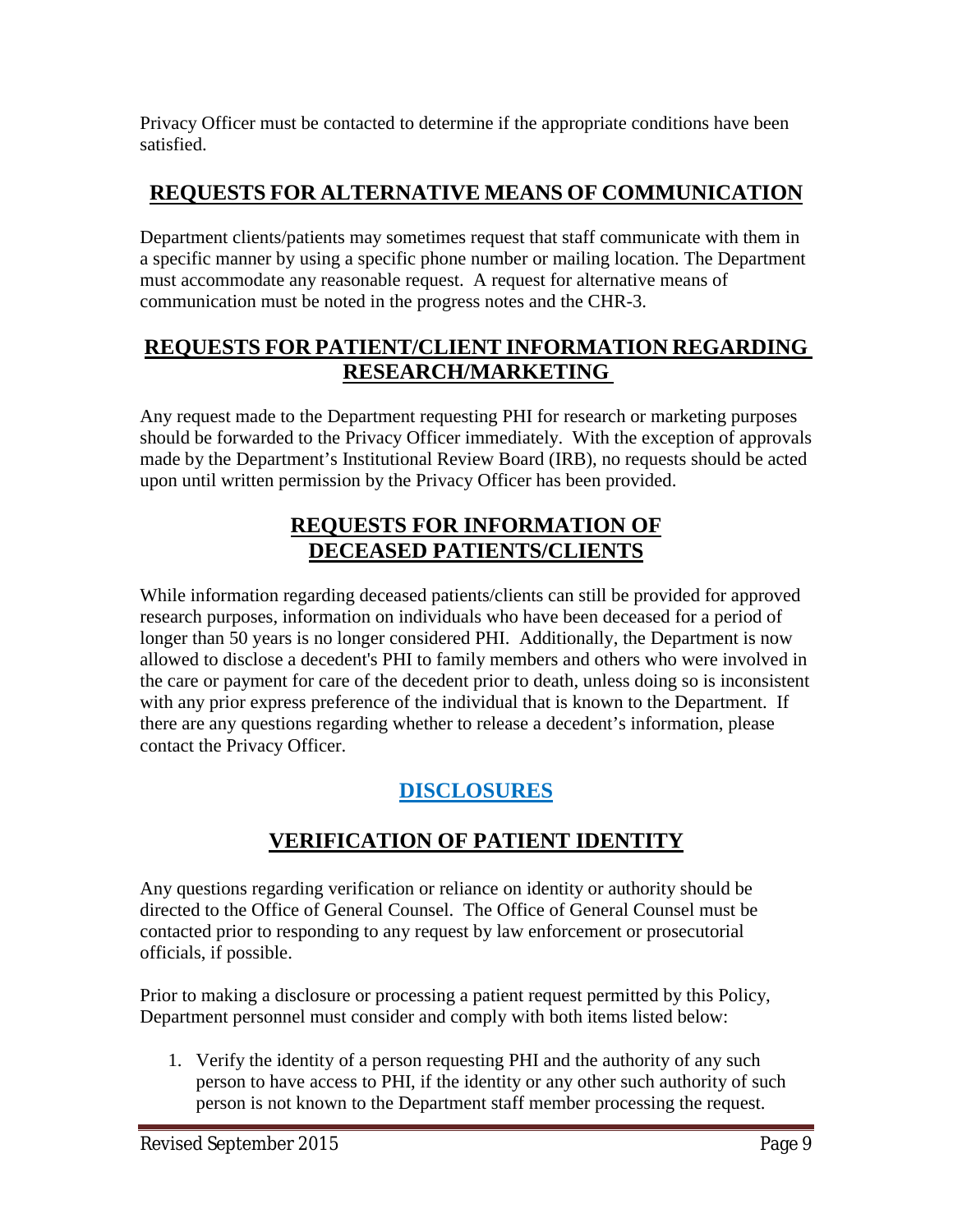2. Obtain any documentation, statements, or representations, whether oral or written, from the person requesting PHI when such documentation, statements, or representation is a condition of the disclosure or processing.

Verification of identity can be accomplished by: (1) presentation of picture I.D., (2) signature comparison, or (3) other appropriate method.

After consultation with the Office of General Counsel, the Department may rely on the items listed below to release records.

- 1. An administrative request, including a HIPAA compliant administrative subpoena or summons, a civil or an authorized investigative demand, or similar process authorized under law provided that the information sought is relevant and material to a legitimate law enforcement inquiry, the request is specific and limited in scope and de-identified information could not reasonably be used.
- 2. Appropriately executed documentation of an IRB or Department Overview and Approval of Research (DOAR) Committee waiver or alteration of the authorization requirement.
- 3. A request by a public official upon presentation of his/her badge or other official credentials if in person or on appropriate letterhead if the request is in writing.

### **MINIMUM NECESSARY**

The Department holds the PHI of its clients and patients in trust to be used only in their best interest or as otherwise required by law. Thus, when using or disclosing PHI or requesting PHI from another covered entity, the Department will make reasonable efforts to limit PHI to the minimum necessary to accomplish the intended purpose of the use, disclosure, or request. This includes requests made on a routine and recurring basis.

**The Department may not use, disclose or request an entire medical record, except when the entire medical record is specifically justified as the amount that is reasonably necessary for another entity to accomplish the purpose of the use, disclosure, or request.** 

Department personnel who are directly involved in a patient's treatment and care (e.g., physicians, nurses, social workers and appropriate clerical staff) or employees who require full access to the record to perform their job functions (e.g. auditors) may have access to a patient's entire record. Department personnel who are not directly involved in a patient's treatment may not have unlimited access to a patient's PHI. It is a violation of the minimum necessary rule for a health care provider to access the PHI of patients with whom the provider has no treatment relationship, unless for research purposes as permitted by the Privacy Regulations and Departmental Policy.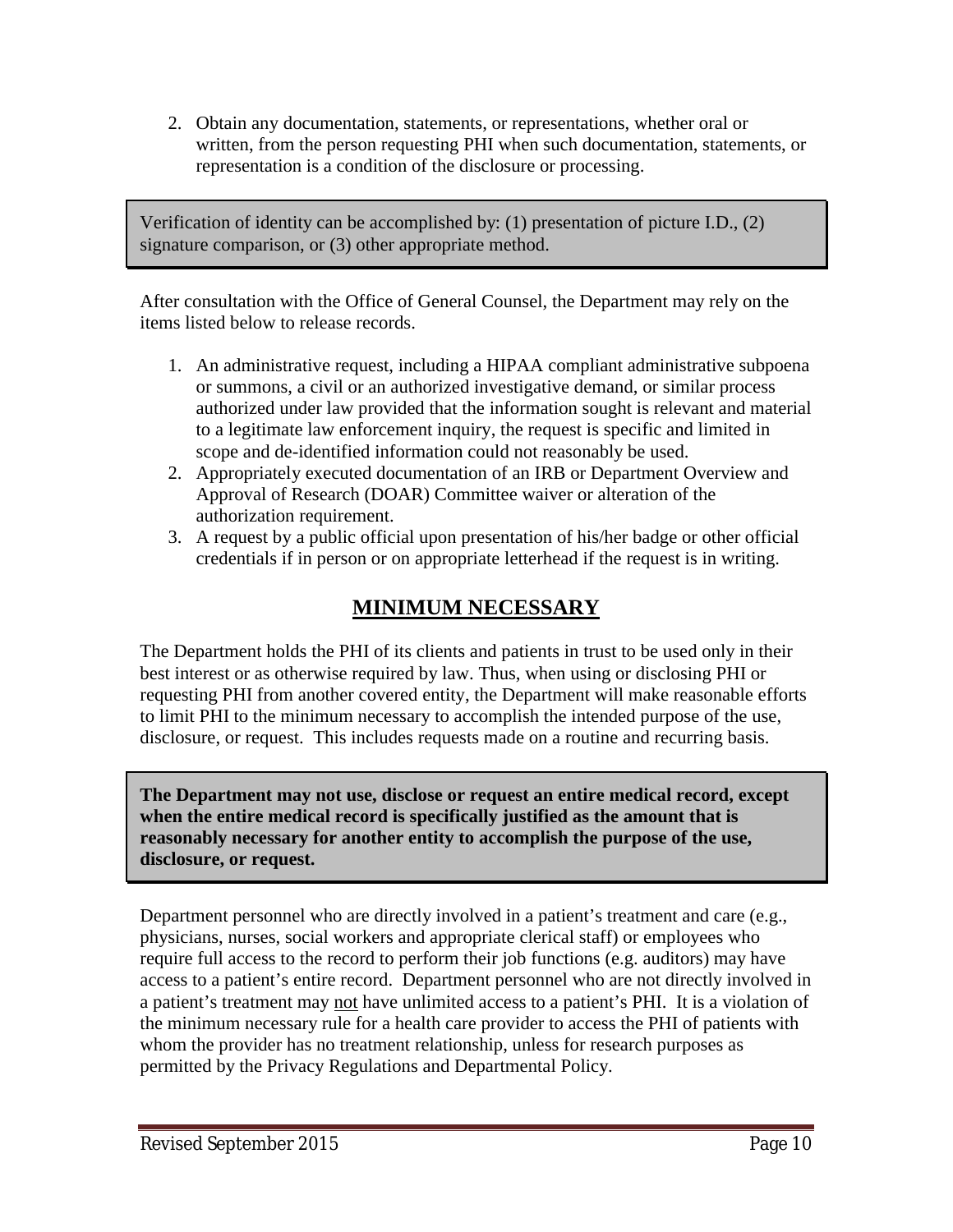**Department personnel may rely, if such reliance is reasonable under the circumstances, on a requested disclosure as the minimum necessary for the stated purpose when: (a) making disclosures to public officials as required by law, if the public official represents that the information requested is the minimum necessary for the stated purpose; (b) the information is requested by another covered entity; (c) the information is requested by an employee of the Department or a business associate of the Department providing professional services, if the employee or business associate represents that the information is the minimum necessary for the stated purpose(s); or (d) documentation submitted by a researcher that the information is preparatory to research, related to research on a decedent, or the disclosure has been approved by the Department IRB or cleared by the DOAR Committee.**

**Exceptions**: The minimum necessary rule does not apply in some instances. Those instances are listed below:

- 1. Disclosures to, or requests by, a health care provider for treatment.
- 2. Uses or disclosures made to the patient or his/her legal representatives.
- 3. Uses or disclosures made pursuant to an authorization.
- 4. Disclosures made to the Secretary of the U.S. Department of Health and Human Services for compliance and enforcement of the Privacy and Security Regulations.
- 5. Uses and disclosures required by law.
- 6. Uses and disclosures required for compliance with HIPAA standardized transactions.

With respect to business associates of the Department, the Department will limit the PHI disclosed or requested to the amount reasonably necessary to accomplish the purpose for which the request is made.

### **REDACTION OF PHI**

- 1. After reviewing the requested record and determining that it contains releasable information, the custodian of records shall make a copy of all pages containing the *restricted* information.
- 2. The custodian of records shall then color over the restricted information on the reproduced copy with a black marking pen in a neat manner.
- 3. The custodian of records shall then reproduce a copy of this page, which shall be the page that is released to the requester.
- 4. The custodian of records shall then dispose of the first copy by shredding or placing in a secure shredder bin.
- 5. The custodian shall ensure that the restricted information is not visible on the copy.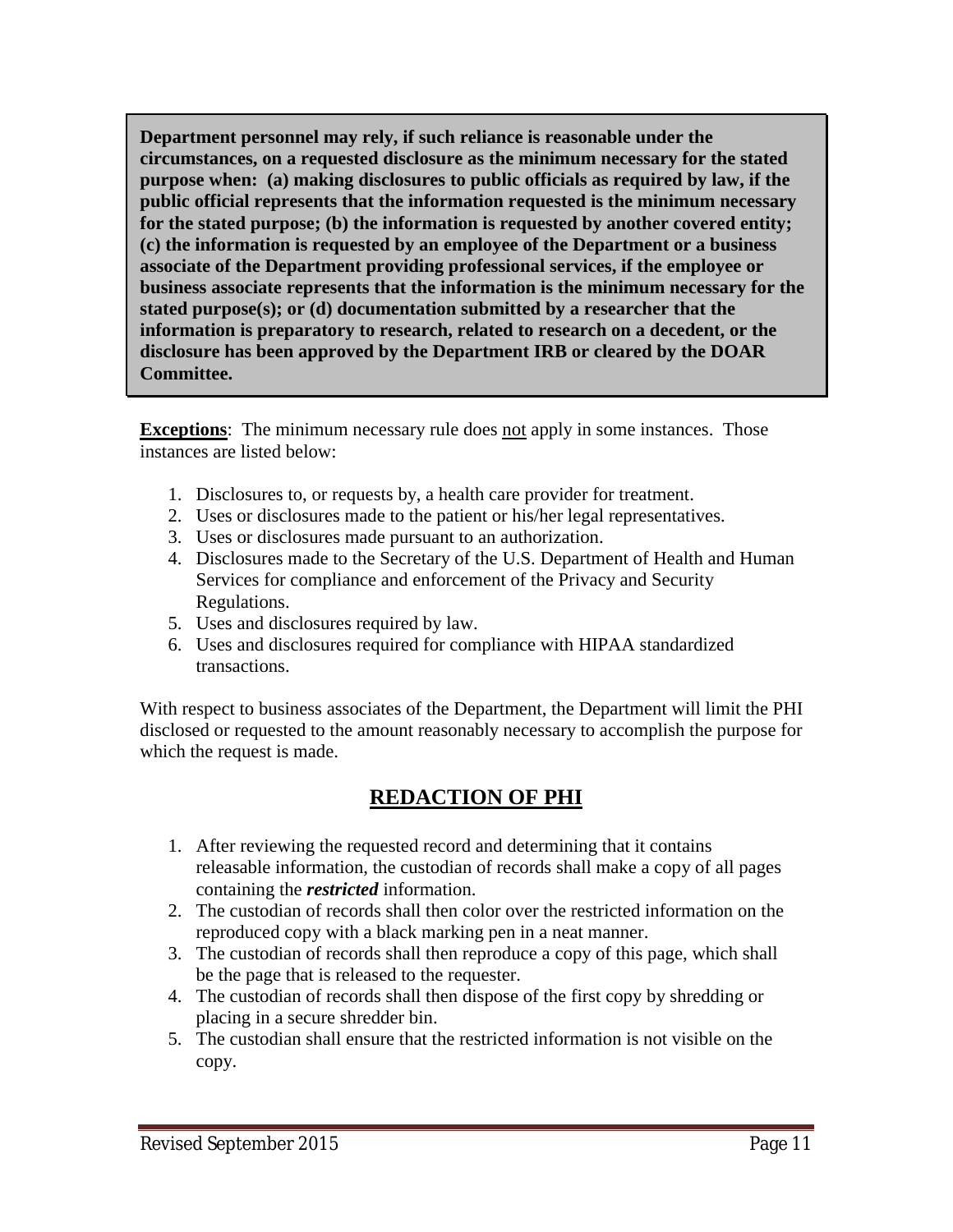### **DOCUMENTING DISCLOSURES USE OF THE ELECTRONIC HIPAA LOG "e-HIPAA LOG"**

Each office, clinic and bureau that provides hands-on health care shall utilize the Department's electronic HIPAA Log (e-HIPAA Log). Access to the link for the e-HIPAA Log shall be limited to appropriate record clerks, supervisory personnel, or employees who require access to make reports.

The log shall be used to document the disclosure of certain non-routine PHI releases as detailed below. In addition, each of the non-routine releases of PHI listed below shall be noted in the appropriate patient/client file and shall be cross referenced to the e-HIPAA Log. The e-HIPAA Log shall be used to document the items listed below:

- 1. Unauthorized releases of PHI. These unauthorized releases must be documented in the ARIA System. (To complete an ARIA report, log-in to www.adph.org.)
- 2. Authorized releases based upon subpoena or judicial process.
- 3. Authorized releases to law enforcement, national security, public health disease control, jail or prison officials, death disclosures, emergencies, abuse investigatory agencies and research.
- 4. Requests to limit releases of PHI.
- 5. Requests to view PHI.
- 6. Requests to amend or correct PHI.
- 7. Requests for accounting of PHI.

Instructions on access to the e-HIPAA log are attached as "**Form B."**

### **PROCEDURE FOR EXTERNAL AUDITS AND INVESTIGATIONS**

Individuals requesting PHI for the purpose of performing an audit or investigation must meet HIPAA requirements in order to access PHI held by the Department. If a non-Department staff member requests to view PHI to perform an audit or investigation, you should take the steps listed below:

- 1. Ask for a copy of their badge and business card.
- 2. Notify your supervisor who will contact the Office of General Counsel and provide them with a copy of the badge and business card.
- 3. If the request for PHI is approved, remember to log any disclosures in the e-HIPAA Log for any patient whose records are accessed.

Do not provide external auditors or investigators access to your passwords or log in information. If access to Department systems is necessary, the Security Officer must be notified and will work to develop a means of access to necessary systems.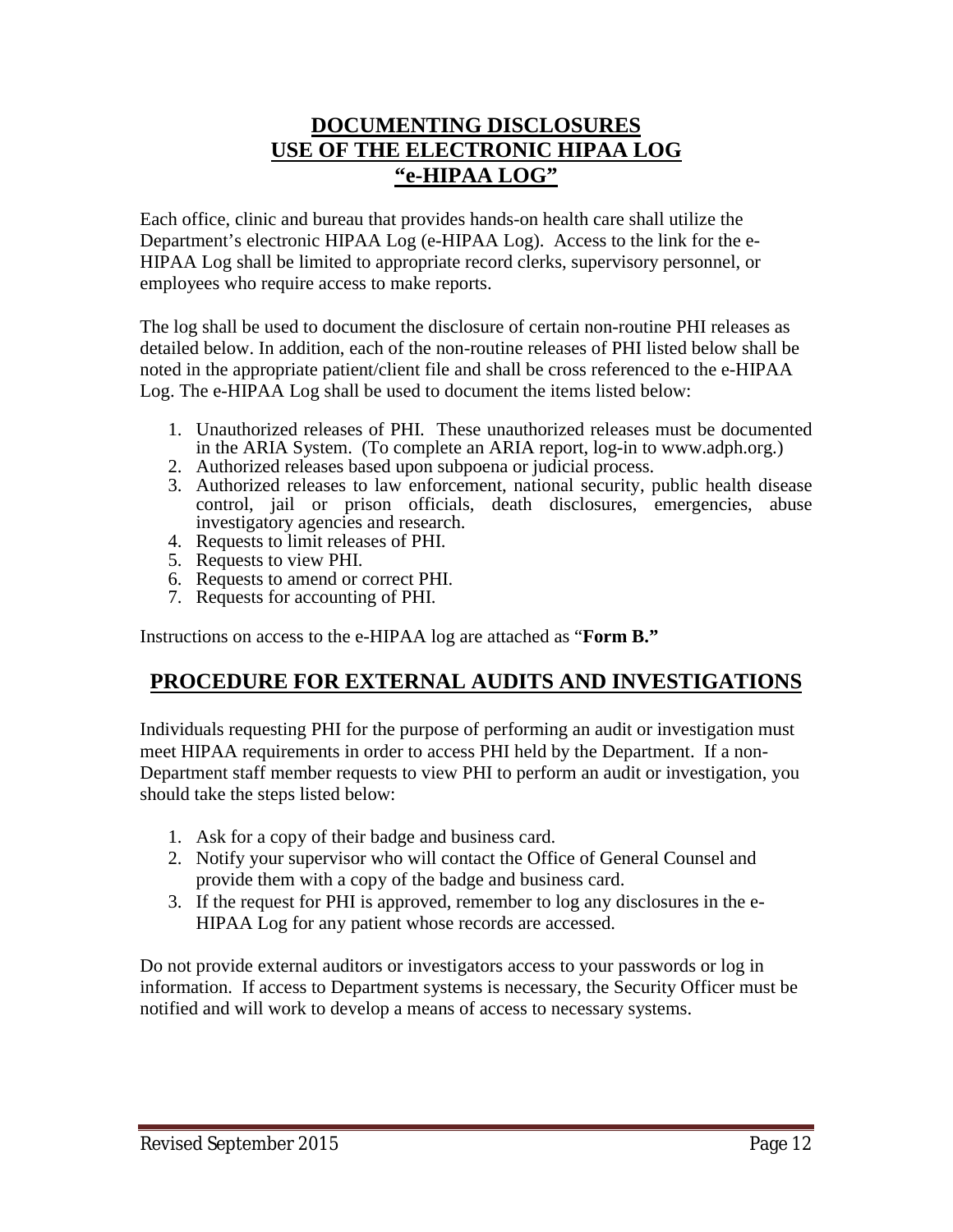### **LIMITED DATA SETS**

A clinic or bureau may use and disclose a limited data set without patient authorization only for the purposes of research, public health oversight or health care operations if the clinic or bureau enters into a data use agreement with the intended recipient of the limited data set.

A clinic or bureau may use PHI to create a limited data set, or disclose PHI to a business associate to create a limited data set on behalf of the clinic or bureau.

If a clinic or bureau knows of a pattern of activity or practice of the limited data set recipient that constitutes a material breach, it must seek to end the violation, as applicable and contact the Office of Compliance. If such steps are unsuccessful, the clinic or bureau must discontinue disclosure of PHI to the recipient and report the problem to the Office of Compliance.

A limited data set is PHI that does not directly identify the patient, but which contains potentially identifying information.

**Creating a Limited Data Set**. In order to create a limited data set, the following direct identifiers of the patient or of relatives, employers, or household members of the patient must be removed:

- 1. Names
- 2. Postal address information, other than town, city, state, and zip codes
- 3. Telephone numbers
- 4. Fax numbers
- 5. E-mail addresses
- 6. Social Security numbers
- 7. Medical record numbers
- 8. Health plan beneficiary numbers
- 9. Account numbers
- 10. Certificate/license numbers
- 11. Vehicle identifiers and serial numbers, including license plate numbers
- 12. Device identifiers and serial numbers
- 13. Web Universal Resource Locators (URLs)
- 14. Internet Protocol (IP) address numbers
- 15. Biometric identifiers, including finger and voiceprints
- 16. Full-face photographs and comparable images

The patient's birth date should only be disclosed if the Department and the recipient of the information agree that it is needed for the recipient's purposes.

**Data Use Agreements**. All data use agreements must be approved by the Office of Compliance prior to execution. A Data Use Agreement must: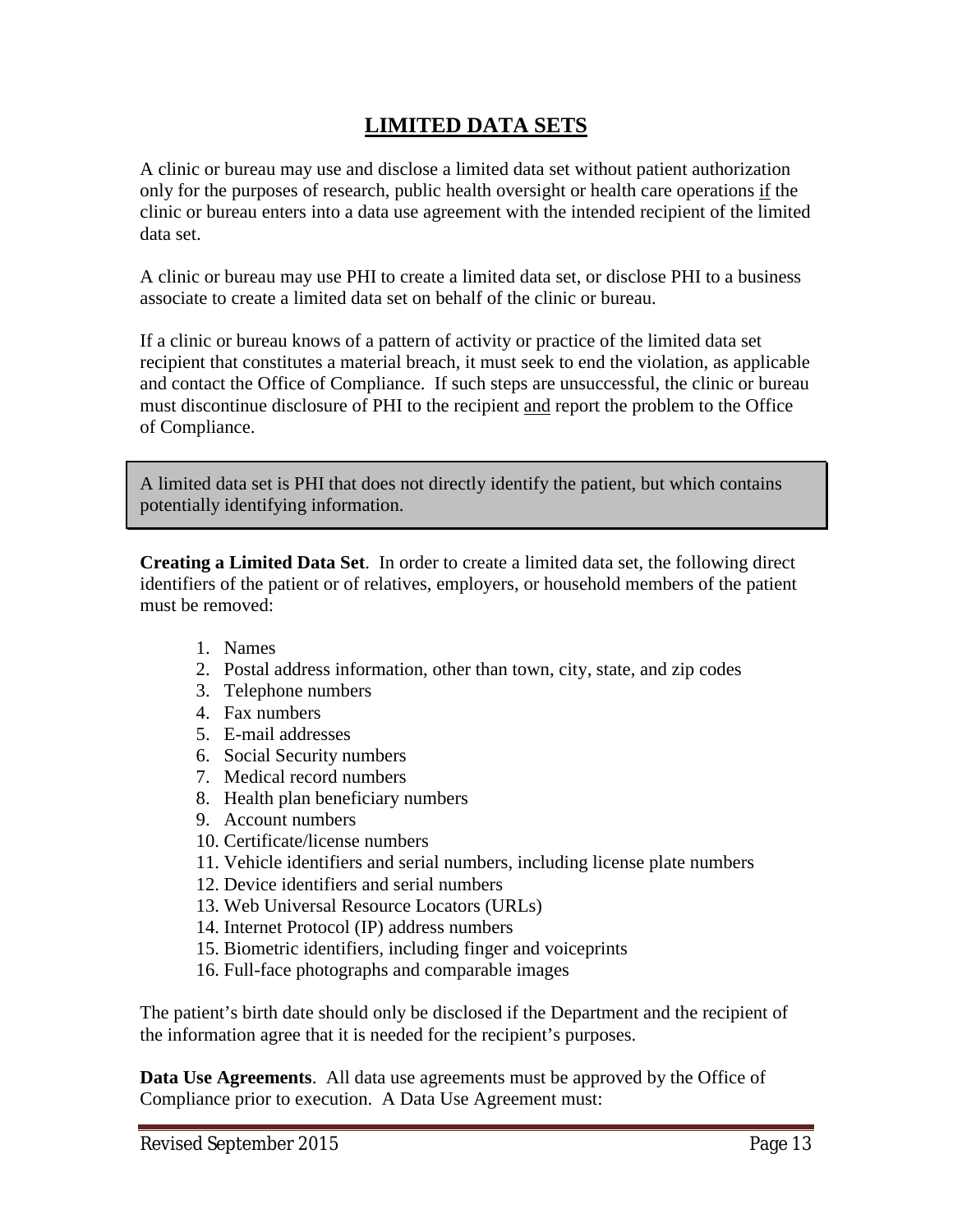- 1. Establish the permitted uses and disclosures of the limited data set.
- 2. Establish who is permitted to use or receive the limited data set.
- 3. Provide that the recipient of the information will:
	- a. Not use or further disclose the information other than as permitted by the agreement.
	- b. Use appropriate safeguards to prevent use or disclosures other than as permitted by the agreement.
	- c. Report to the Department any uses or disclosures the recipient is aware of that is not provided for by the agreement.
	- d. Ensure that the recipient's agents who have access to the information agree to the same restrictions as imposed on the recipient.
	- e. Not seek to identify or contact patients.

### **BUSINESS ASSOCIATES**

A "**Business Associate**" is a person or entity who **creates, receives, maintains or transmits** PHI for the Department.

The HIPAA Rules require that covered entities and business associates enter into a Business Associate Agreement (BAA) to ensure that business associates will appropriately safeguard PHI. A business associate may use or disclose PHI only as permitted or required by its BAA or as required by law.

As of 2013, business associates are directly liable under the HIPAA Rules and subject to civil and criminal penalties for making uses and disclosures of PHI that are not authorized by agreement or required by law. A business associate also is directly liable and subject to civil penalties for failing to safeguard electronic protected health information (e-PHI) in accordance with the HIPAA Security Rules.

A flowchart to assist employees with understanding whether a BAA is necessary is attached as "**FORM F**."

### **STUDENTS/VOLUNTEERS/INTERNS WITH ACCESS TO PHI**

The Department will identify those students and volunteers, as appropriate, in its workforce that need access to PHI to carry out their duties. Every clinic site, area office, state level bureau office, and home health subunit at the county level shall set out the names of the students or volunteers who are authorized to access PHI. The list of names shall be maintained on a chart entitled, "Students/Volunteers Authorized to Receive/Access Protected Health Information." This chart documents the name of the individual authorized to access PHI, the date that the individual's authorization began, and the date that the authorization was terminated. The chart should be easily accessible and available to the Office of Compliance and Office of Program Integrity, upon request. **Only students and volunteers who have been identified, reviewed the HIPAA policy, and trained on HIPAA Privacy and Security shall be permitted access to PHI.**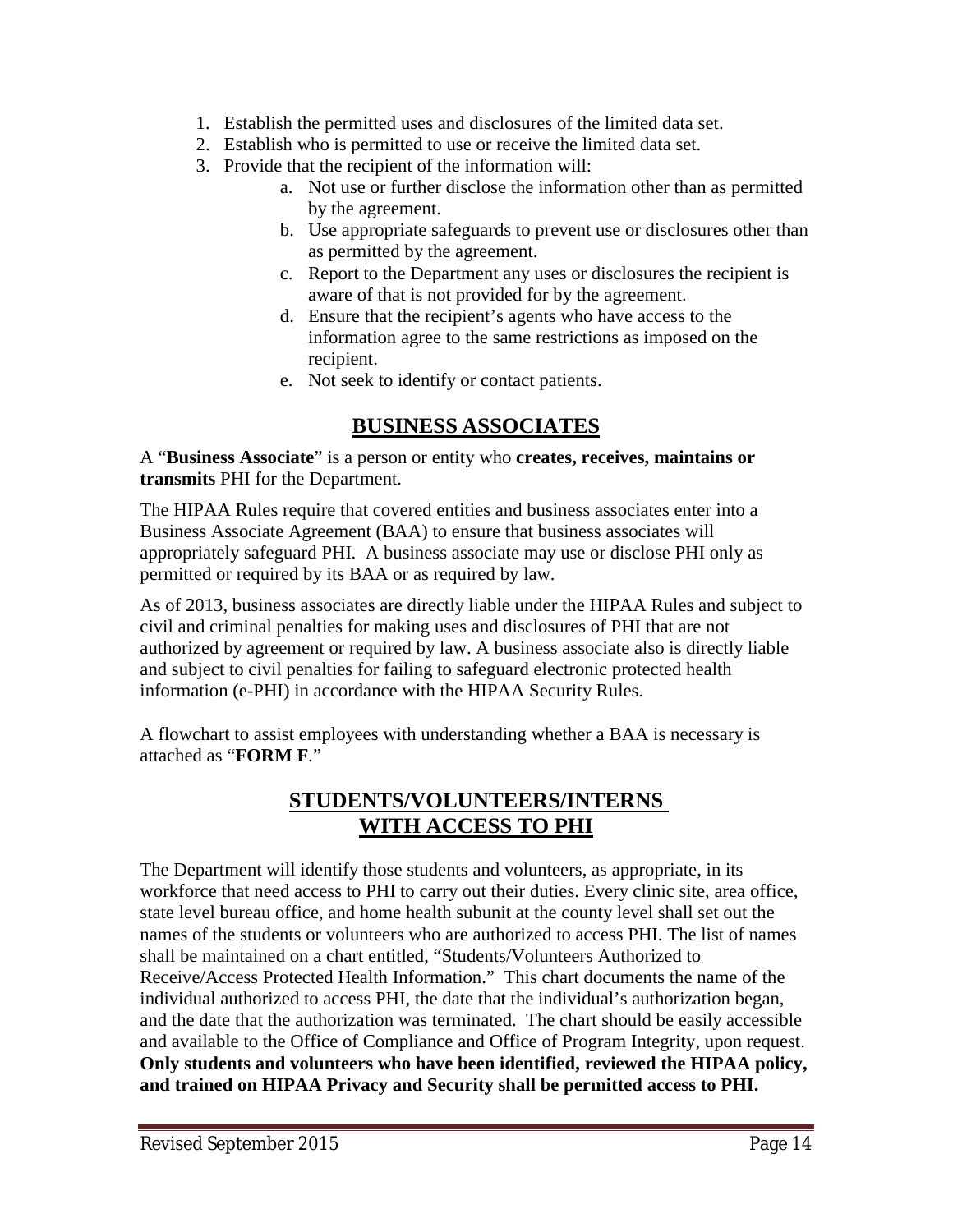A copy of the chart is attached as "**Form A: Students/Volunteers Authorized To Receive/Access Protected Health Information**."

## **METHODS OF COMMUNICATING PHI**

### **E-MAIL PROCEDURES**

#### *\*Information below regarding the sending of e-mails must be read in its entirety.*

Sending PHI by e-mail exposes the PHI to two risks:

- 1. The e-mail could be sent to the wrong person, usually because of a typing mistake or selecting the wrong name in an auto-fill list.
- 2. The e-mail could be captured electronically en route.

HIPAA requires that reasonable steps be taken to protect against these risks but acknowledges that a balance must be struck between the need to secure PHI and the need to ensure that clinicians can efficiently exchange important patient care information. You must continue to observe the following rules:

- 1. Limit the information you include in an e-mail to the minimum necessary for your clinical purpose.
- 2. Whenever possible, avoid transmitting highly sensitive PHI (for example, mental health, sexually transmitted disease, or HIV information) by e-mail.
- 3. Never use automatic forwarding with your Department e-mail account.
- 4. Never send PHI by e-mail unless you have verified the recipient's address (for example, from a directory or a previous e-mail) and you have checked and double-checked that you have entered the address correctly.
- 5. Always include a privacy statement notifying the recipient of the insecurity of email and providing a contact to whom a recipient can report a misdirected message.

**Required Privacy Statement**: *"This e-mail message contains CONFIDENTIAL medical communications. This message, including any attachments, is for the sole use of the intended recipient(s) and may contain confidential and privileged information. Any unauthorized use, disclosure or distribution is prohibited. If you are not the intended recipient, please contact the sender by reply e-mail and destroy all copies of the original message."*

#### **SENDING E-MAILS IN LOTUS NOTES**

All employees may continue to send PHI within Lotus Notes to other Lotus Notes users. (Ex. county health department staff can continue to communicate PHI through Lotus Notes e-mails to employees in the bureaus and other county health departments.)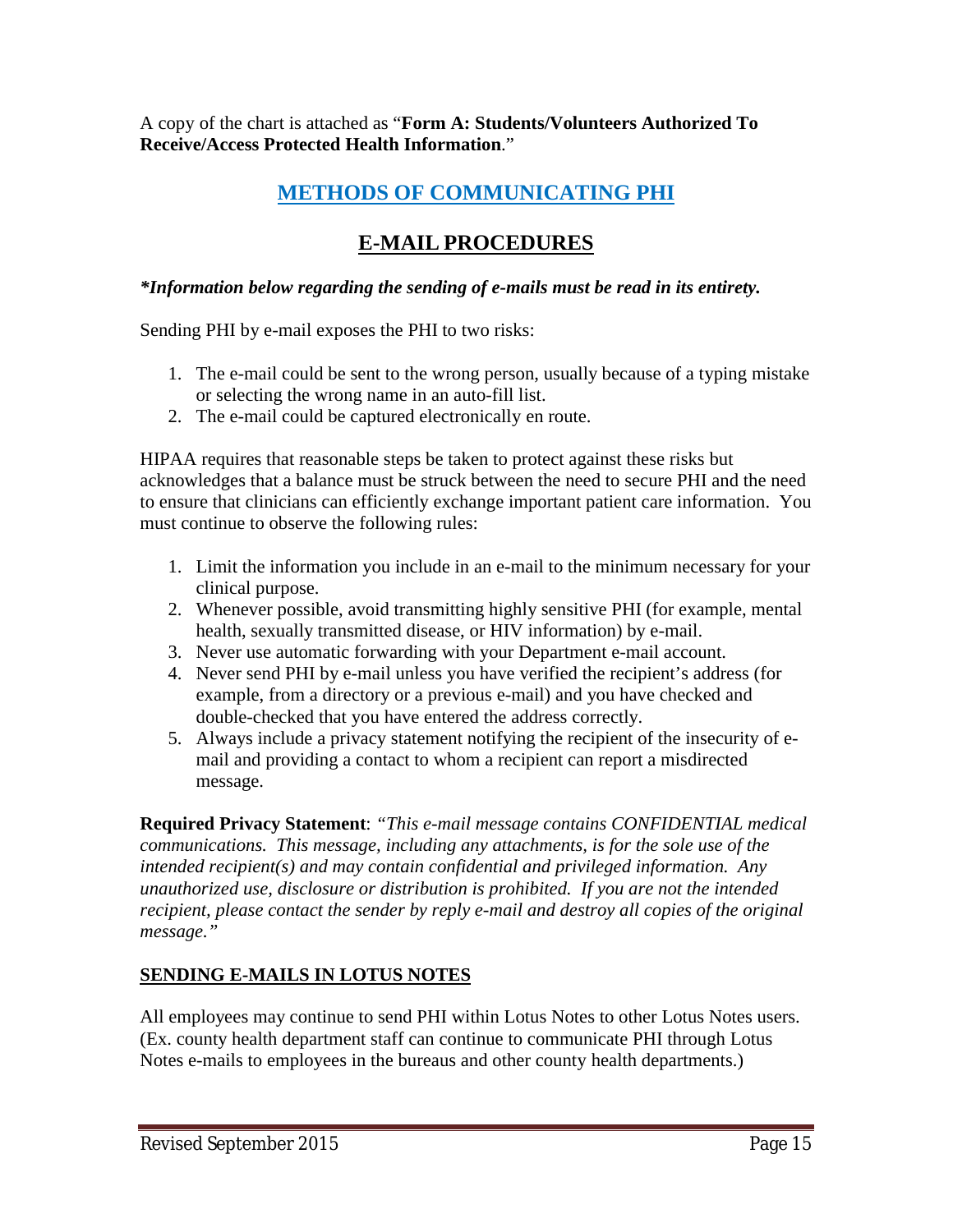### **SENDING E-MAILS TO OUTSIDE PROVIDERS**

E-mails sent to individuals outside of the Department, including other state agencies, MUST be encrypted. The Department has chosen SYMANTEC software encryption and devised rules for e-mail communication that will automatically encrypt e-mails that fulfill particular criteria. This may mean that individuals that receive e-mails from you will be asked to create and utilize a username and password to receive e-mails containing PHI.

### **SENDING E-MAILS TO PATIENTS**

The Department may send unencrypted e-mails to patients as long as the patient is properly advised of the risk. If patients are notified of the risk and still prefer unencrypted e-mail, the patient has a right to receive PHI in that way, and the Department is not responsible for unauthorized access to PHI while in transmission to the individual based on the individual's request. **The Privacy Officer must be notified of a patient's request for unencrypted e-mail prior to disclosure**. The relevant section of the CHR-3 pertaining to e-mails must be completed prior to communicating with the patient through e-mail in this manner. The consent must be updated at each patient visit.

### **TEXTING APPOINTMENT REMINDERS**

While appointment reminders are considered to be an aspect of "treatment," HIPAA requires appropriate safeguards for confidential information that is transmitted electronically, typically encryption. However, text messages are transmitted over wireless networks which may or may not be secure. Therefore, prior to sending text message appointment reminders, patients must specifically indicate on the CHR-3 that they will accept appointment reminders via text message and must provide the phone number and service where they would prefer the text message be sent. (Ex. 555-123-4567@txt.att.net)

Appointment reminders must not be sent to a patient from an employee's personal cell phone. Appointment reminders for WIC are excluded from this requirement.

### **FAX SHEETS/FACSIMILE COMMUNICATIONS**

Faxing of PHI is permitted but not recommended. Faxing of PHI is only permitted if the sender first calls the recipient and confirms that the recipient or his/her designee can be waiting at the fax machine, and then, the recipient or his/her designee waits at the fax machine to receive the fax and then calls the sender to confirm receipt of the document. Both the sender and the recipient must be attentive to the sensitive nature of PHI.

#### **In the event that a fax is sent to the wrong recipient, follow these steps:**

Fax a notice to the incorrect fax number explaining that the information has been misdirected and ask for confirmation in writing that the information has been destroyed. Immediately document the incident by filing an ARIA report and call to notify the Privacy Officer at 334-206-2648. Finally, verify the fax number with the recipient before attempting to fax the information again.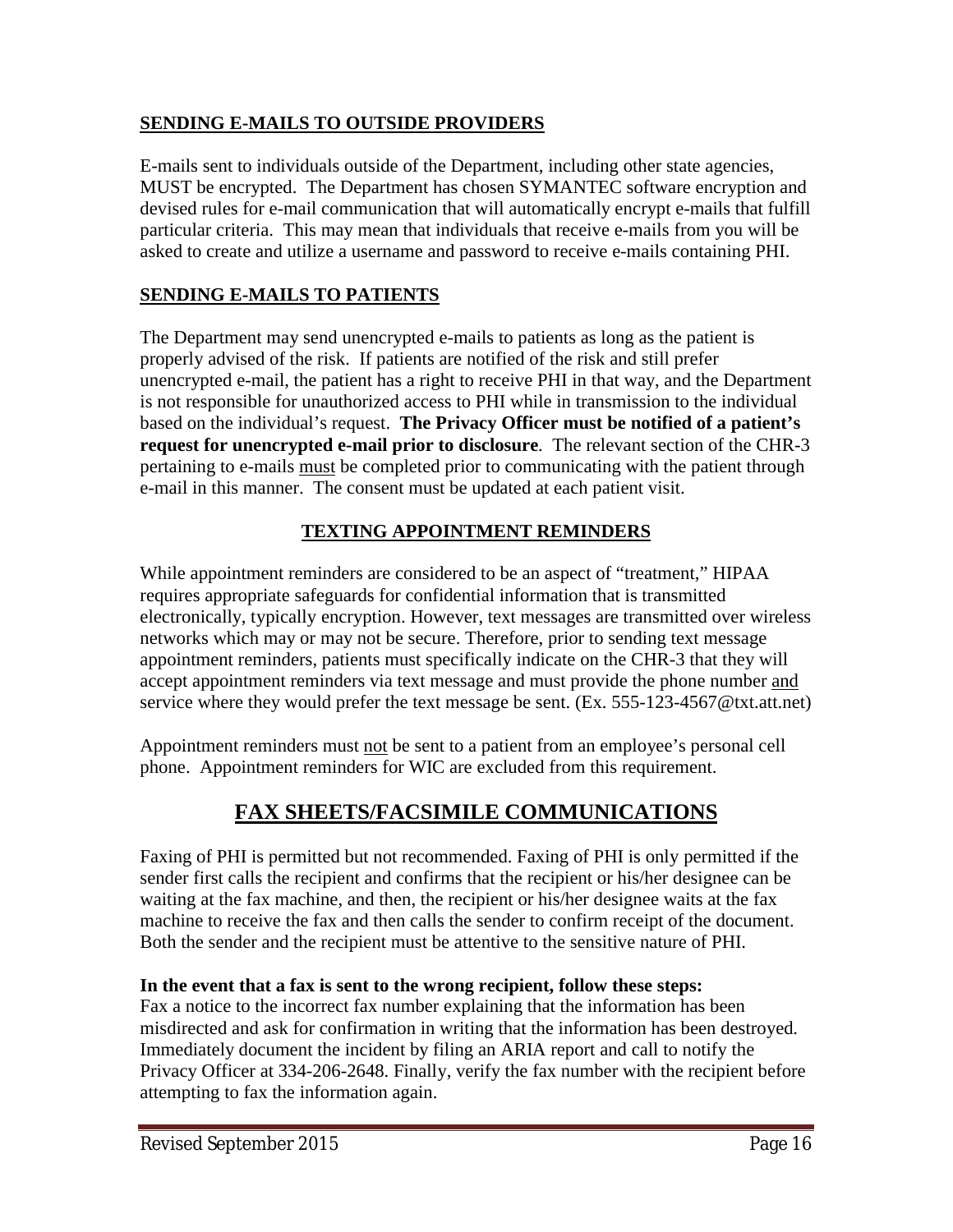ALL faxes must include an appropriate fax cover sheet. Fax cover sheets accompanying disclosures of PHI shall carry the statement:

CONFIDENTIAL HEALTH INFORMATION ATTACHED:

Health care information is personal and sensitive. It is being faxed to you after appropriate authorization from the patient or under circumstances that do not require patient authorization. Maintain this information in a safe, secure, and confidential manner. Re-disclosure without additional patient consent or authorization, unless permitted by law, could subject you to penalties under Federal and/or State law.

The information contained in this facsimile transmission is privileged and confidential and is intended for use only by the recipient listed above. If you are neither the intended recipient nor the employee or agent of the intended recipient responsible for the receipt of this information, you are hereby notified that the disclosure, copying, use, or distribution of this information is strictly prohibited and may be a violation of the Health Insurance Portability and Accountability Act (HIPAA). If you have received this transmission in error, please notify the sender immediately by telephone to arrange for the return of the transmitted documents or to acknowledge their destruction."

A copy of an appropriate fax cover sheet is attached as "**FORM G**."

# **DIGITAL COPY MACHINES**

Copiers now come standard with hard drives installed. With the press of a button, jobs can be reprinted on demand. Many copiers allow users to reprint any job on the printed job list. Copiers that have a print-and-hold feature store the documents until someone erases them. In order to protect stored data on copiers from unauthorized disclosure, it is important to ensure that images stored are properly removed from machines upon completion of print jobs, when the device is transferred, becomes obsolete, or is no longer usable as a result of damage. *For more information on how the Department handles leased copiers, refer to the Departmental Copier Procedure.*

### **MOBILE DEVICES**

Every member of the Department who utilizes a laptop computer or mobile electronic device (e.g. Blackberry, flash drive, smart phone, hand held PC, etc.) is responsible for the Department data stored, processed and/or transmitted via that laptop or device, and for following the security requirements set forth in this policy and in the most current Information Security Manual.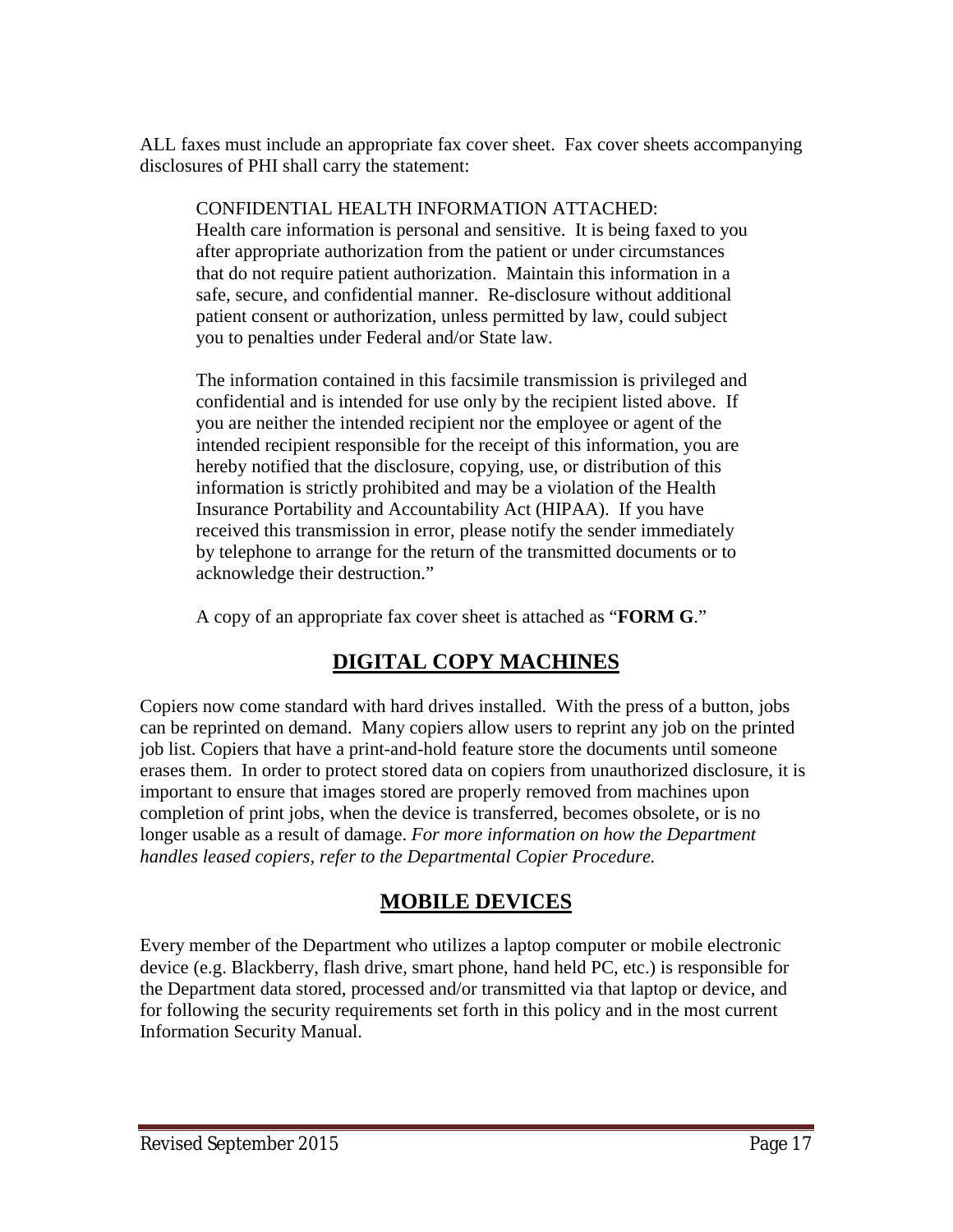#### **Protection of Confidential Data**

Every Department staff member issued a laptop, smart phone, Blackberry, flash drive or other mobile device must use reasonable care to protect Department data as defined in the current Information Security Policy. Protection of confidential data against physical theft or loss, electronic invasion, or unintentional exposure include protections such as password authentication, encryption, and remote sanitization capability that work together to secure mobile devices against unauthorized access. Prior to use or display of confidential data via laptop computer or other mobile device, the following security measures must be in place.

- A. A laptop or other mobile device must require a password to authenticate the user. Mobile devices must be configured to timeout after 15 minutes of inactivity and require re-authentication before access to services on or by the device will be permitted. The authentication mechanism(s) must not be disabled.
- B. Encryption must be enabled on laptop computers that have encryption capability and that transmit confidential Department information, such as PHI. Laptops shall be protected with antivirus software and updated daily if supported by the device. NOTE: Lotus Notes e-mail is protected with centralized anti-virus and anti-spam software. This protection may not apply to e-mail systems outside of Lotus Notes.
- C. Only Department employees are permitted to use Department issued mobile devices. Department issued devices must NOT be allowed to be used by individuals not directly employed by the Department.

The use of unprotected mobile devices to access or store confidential data is prohibited regardless of whether the equipment is owned or managed by the Department.

The Division of Information Technology can be contacted to determine if appropriate protections are already in place or assist with enabling the security measures for laptops or other electronic data mobile devices.

#### **Reporting Loss/Theft of Equipment or Data**

Department employees who possess Department owned laptop computers and other portable electronic or mobile devices are expected to secure them whenever they are left unattended. In the event a Department-owned or controlled laptop or other mobile device is lost or stolen, the theft or loss must be reported immediately to the Department Privacy and Security Officers by filing an ARIA report. An ARIA report must be made within 24 hours of knowledge that the device is lost or stolen. If an employee loses a device during a weekend, they must report that device as lost or stolen the following business day.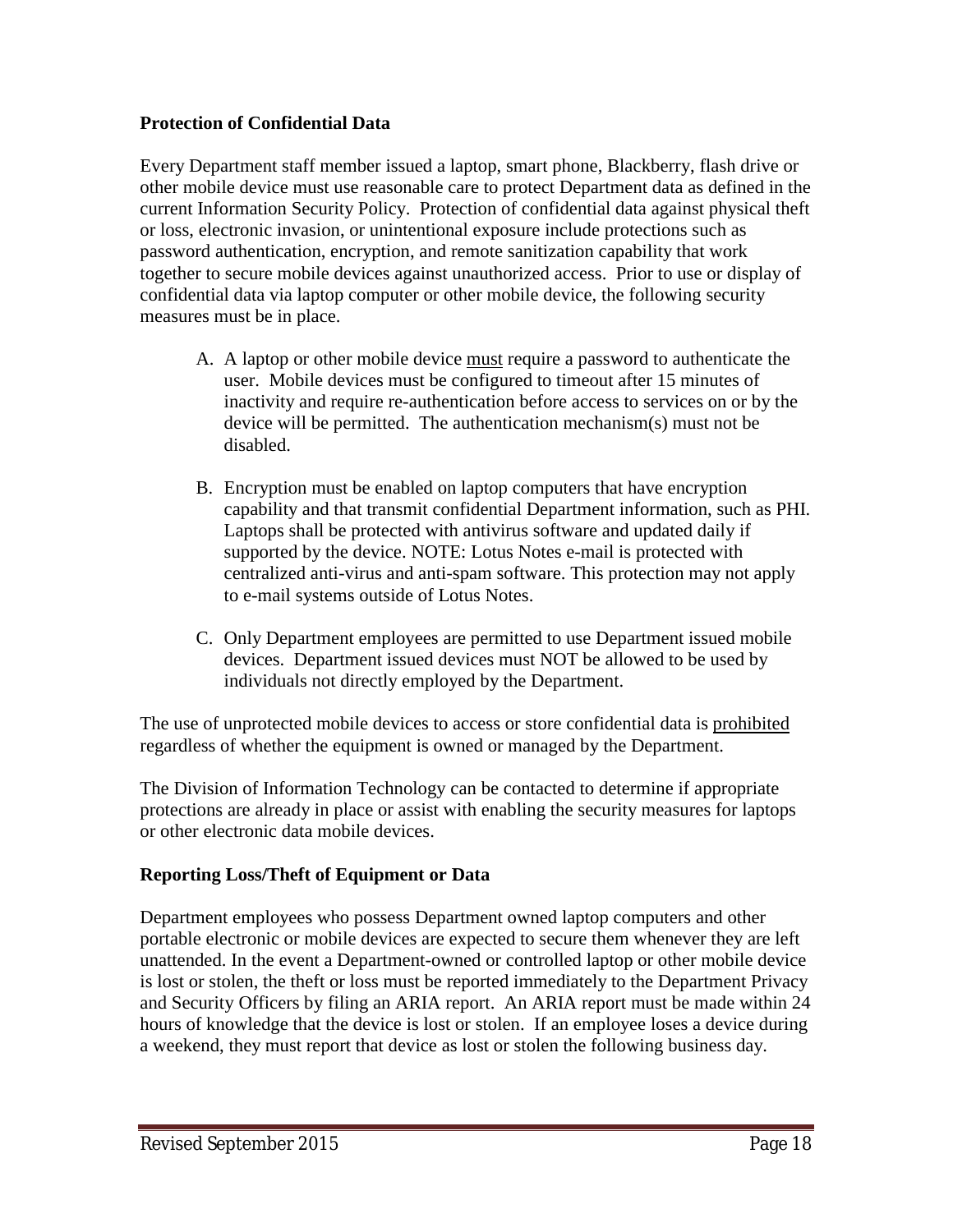### **SECURING PAPER RECORDS**

Department employees who work with PHI must be aware that they are working with sensitive information and that the information must be kept in a secure manner. Therefore, at the end of the work day, individuals who have utilized records containing PHI must ensure that the records are not left unattended at their work stations and that the information is locked away to prevent access by non-Departmental employees or employees who do not have a work related need to know the information.

Medical records storage locations must be kept secure at all times. Several methods exist to ensure the security of these records including, but not limited to, traditional key access, swipe card access and keypad access. Automatic store room closers must also be utilized.

### **PROPER DISPOSAL OF PHI**

HIPAA requires that covered entities apply appropriate administrative, technical, and physical safeguards to protect the privacy of PHI, in any form. This means that the Department must implement reasonable safeguards to limit incidental, and avoid prohibited, uses and disclosures of PHI, including in connection with the disposal of such information. Employees are not allowed to simply abandon PHI or dispose of it in dumpsters or other containers that are accessible by the public or other unauthorized persons. Therefore, **paper-based PHI must only be disposed of by utilizing a shredding machine or by placing the documentation in a secured shred bin. PHI must NOT be placed in a recycle bin. The placement of PHI in a recycle bin, dumpster or trashcan will be considered a HIPAA violation.**

### **REPORTS OF BREACHES OF CONFIDENTIALITY**

Breaches or suspected breaches of PHI must be reported immediately to the Privacy Officer by use of the ARIA System. Accompanying the completion of the ARIA, any additional information necessary to supplement the report must be faxed to the Office of Compliance at (334) 206-3763 and the fax cover sheet should state that the information contained within the fax is provided for the purpose of supplementing an ARIA report. The Privacy Officer maintains a registry of breaches and suspected breaches and is responsible for overseeing each incident to a satisfactory conclusion. The reporter will be contacted by the Privacy Officer for follow up. All breaches found to be valid must be corrected, necessary retraining made, errant procedures corrected, and responsible employees disciplined. Where appropriate, remediation of harm may be required.

### **SANCTIONS FOR EMPLOYEES VIOLATING CONFIDENTIALITY**

**Employees** who negligently or willfully violate this policy shall be terminated. Additionally, the Department will work with appropriate authorities to seek the maximum penalty for employees participating in willful breaches of information.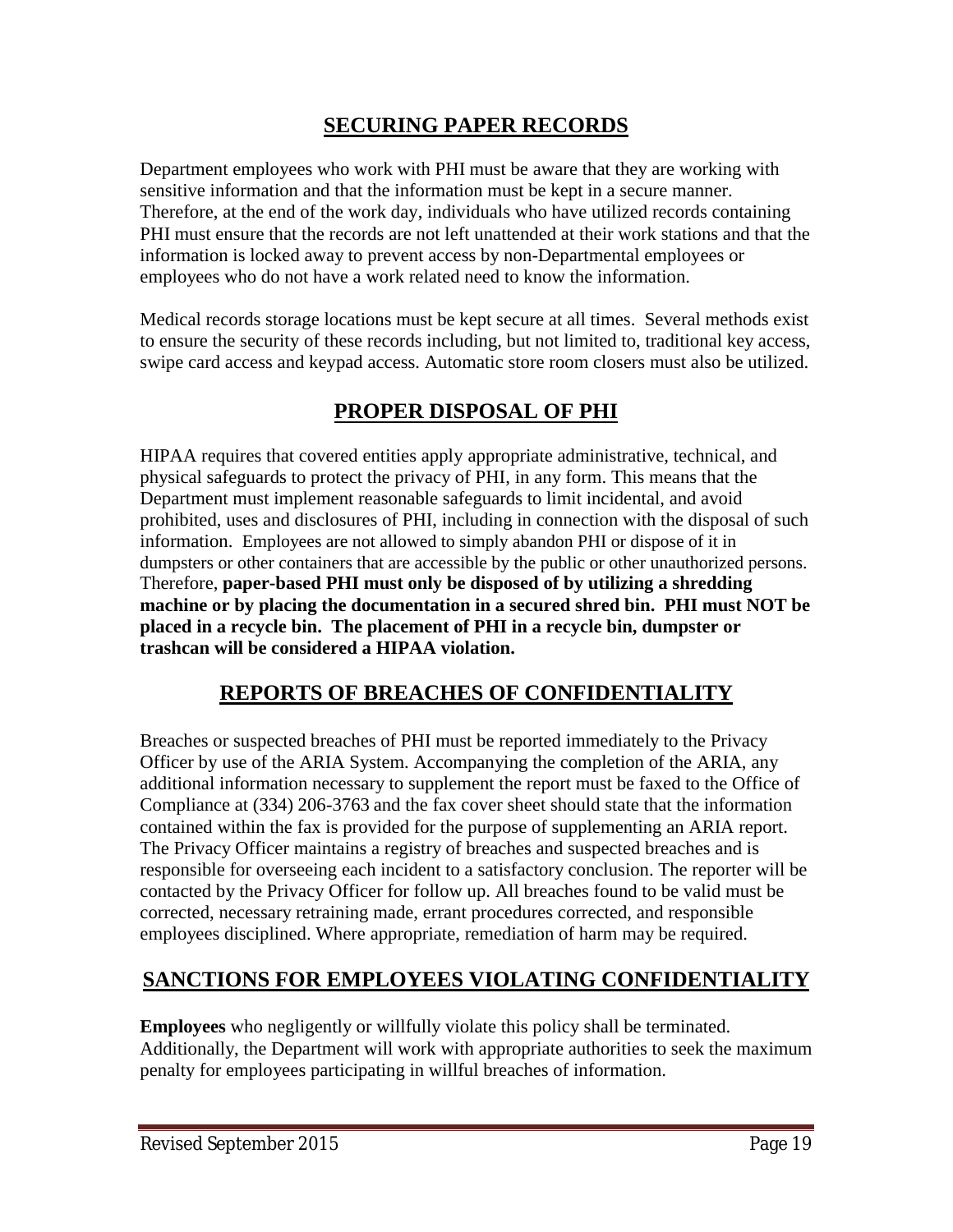**Volunteers/Students/Interns/Externs** who violate the Department's Privacy policies will not be permitted to provide further assistance to the Department.

**Business Associates** that demonstrate a pattern of activity or practice that constitutes a material breach or violation of the business associate's obligations under his/her/its contract with the Department may have their BAA terminated by the Department. The Department will ensure that the business associate takes reasonable steps to cure the breach or end the violation, as applicable, and, if such steps are unsuccessful, the Department shall:

- 1. Terminate the contract.
- 2. Report the problem to the Secretary of the U.S. Department of Health and Human Services or other applicable government agency.

Documentation regarding sanctions or discipline imposed for a violation of this Privacy and Security Policy must be retained in the employee's personnel file in written or electronic format, for at least six (6) years post separation. Copies of such documentation should be forwarded to the Privacy Officer. Documentation of any sanction imposed against a business associate should be retained by the Privacy Officer for the minimum retention period of six (6) years.

When imposing sanctions for the inappropriate use and disclosure of the PHI, the Privacy Officer will be involved in each case conference or other meetings regarding the incident to provide input. This inclusion will assist the Department in ensuring that employee discipline is handled in a consistent manner throughout the Department as it relates to HIPAA issues. The Privacy Officer and the Office of Human Resources may consider whether the use or disclosure was made as a result of: (a) carelessness or negligence, (b) curiosity or concern, or (c) the desire for personal gain or malice. The Department may report egregious and willful violations to the U.S. Department of Justice for appropriate action.

The Department will **not** impose sanctions against employees or business associates for: (a) engaging in whistleblower activities, (b) submitting a complaint to the Secretary of the U.S. Department of Health and Human Services, (c) participating in an investigation, or (d) registering opposition to a violation of the Privacy Regulations.

### **MITIGATION OF HARM CAUSED BY WRONGFUL RELEASES OF PHI**

The Department will mitigate, to the extent practical, any harmful effect that is known to the Department of a use or disclosure of PHI in violation of the Department's Privacy Policy by the Department, one of its clinics or bureaus or Department personnel.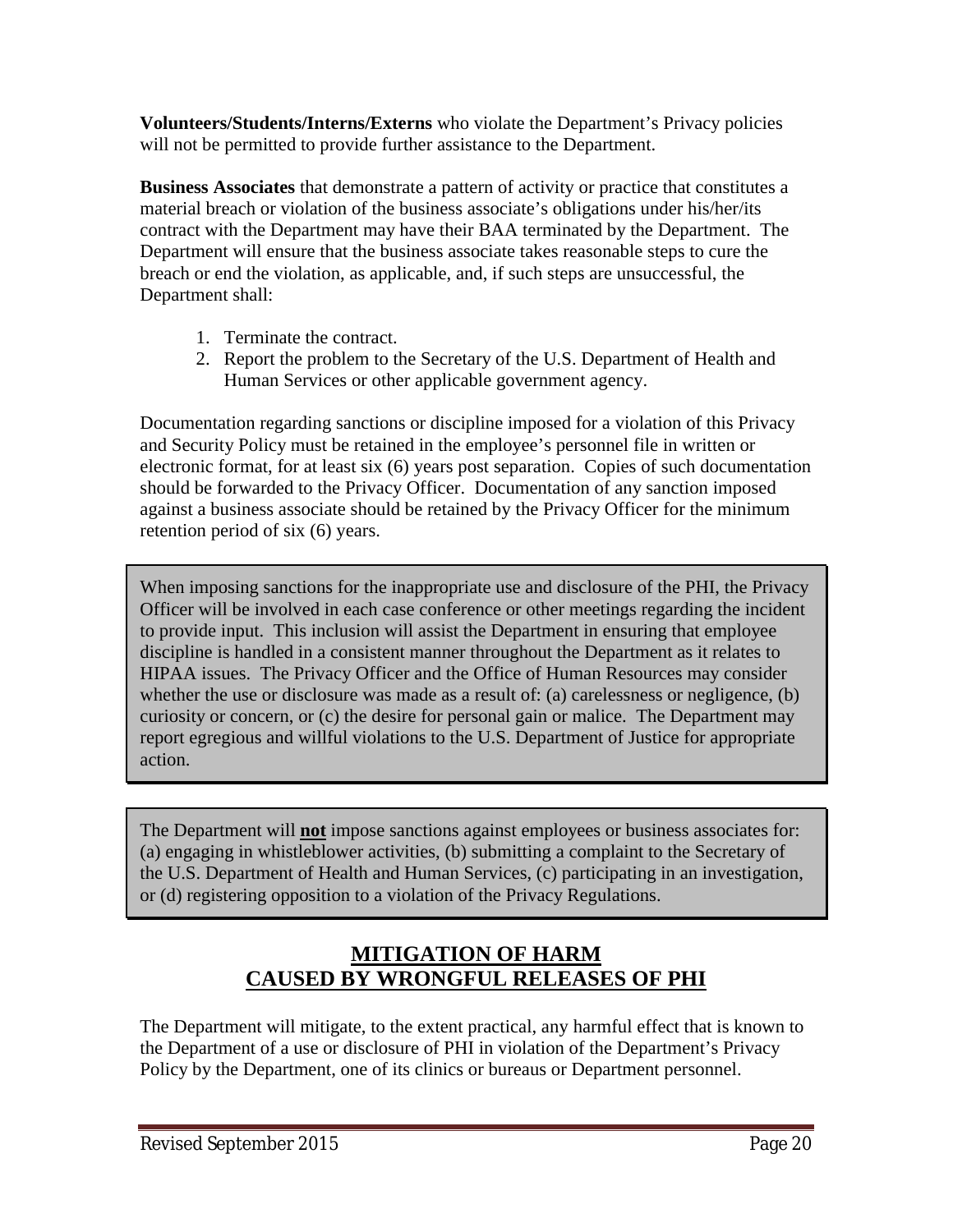In mitigating any potential harmful effects, the following procedure should be followed:

- 1. Clinics and bureaus must take all practical steps to mitigate the harmful affects of a confirmed inappropriate use or disclosure. The type of mitigation that occurs will be based on the facts and circumstances of each case based on the following factors:
	- a. Knowledge of where the information has been disclosed.
	- b. How the information might be used to cause harm to the patient or another individual.
	- c. What steps can actually have a mitigating effect under the facts and circumstances of any specific situation.
- 2. Clinics and bureaus must investigate the cause of the inappropriate use and/or disclosure and take corrective actions to prevent such uses and/or disclosures from re-occurring.
- 3. Clinics and bureaus must notify the Privacy Officer immediately so that the Privacy Officer can provide guidance related to inappropriate uses and disclosures, mitigation efforts and investigation of the incident. If legal action is threatened, or is a consideration, the Office of General Counsel must be notified immediately upon such knowledge.

Where it is determined after investigation there was harm to a patient/client occasioned by a breach of confidentiality, the Privacy Officer shall recommend appropriate remediation which shall be made within the discretion of the administrator or director of the clinic or bureau which breached the PHI.

### **TRAINING**

It is mandatory that all employees receive HIPAA Privacy and Security Awareness training.

**Current employees** must view the current version of the HIPAA Refresher training video or on-line presentation regarding HIPAA compliance and electronically document completion. Supervisors shall provide appropriate materials to accompany the training video, if applicable.

**New employees** must view the most current HIPAA Awareness and HIPAA Refresher training and electronically document completion. New training materials, as they are produced, will be made and distributed by the Privacy Officer.

**Students and Volunteers** must view a merged HIPAA Privacy and Security Awareness and Refresher training and electronically acknowledge completion. Additionally, access to PHI must be documented in the student/volunteer folder, and maintained by that division, bureau or clinic, in written or electronic form, for at least six (6) years after the student/volunteer separates or longer if required by other applicable Department policies.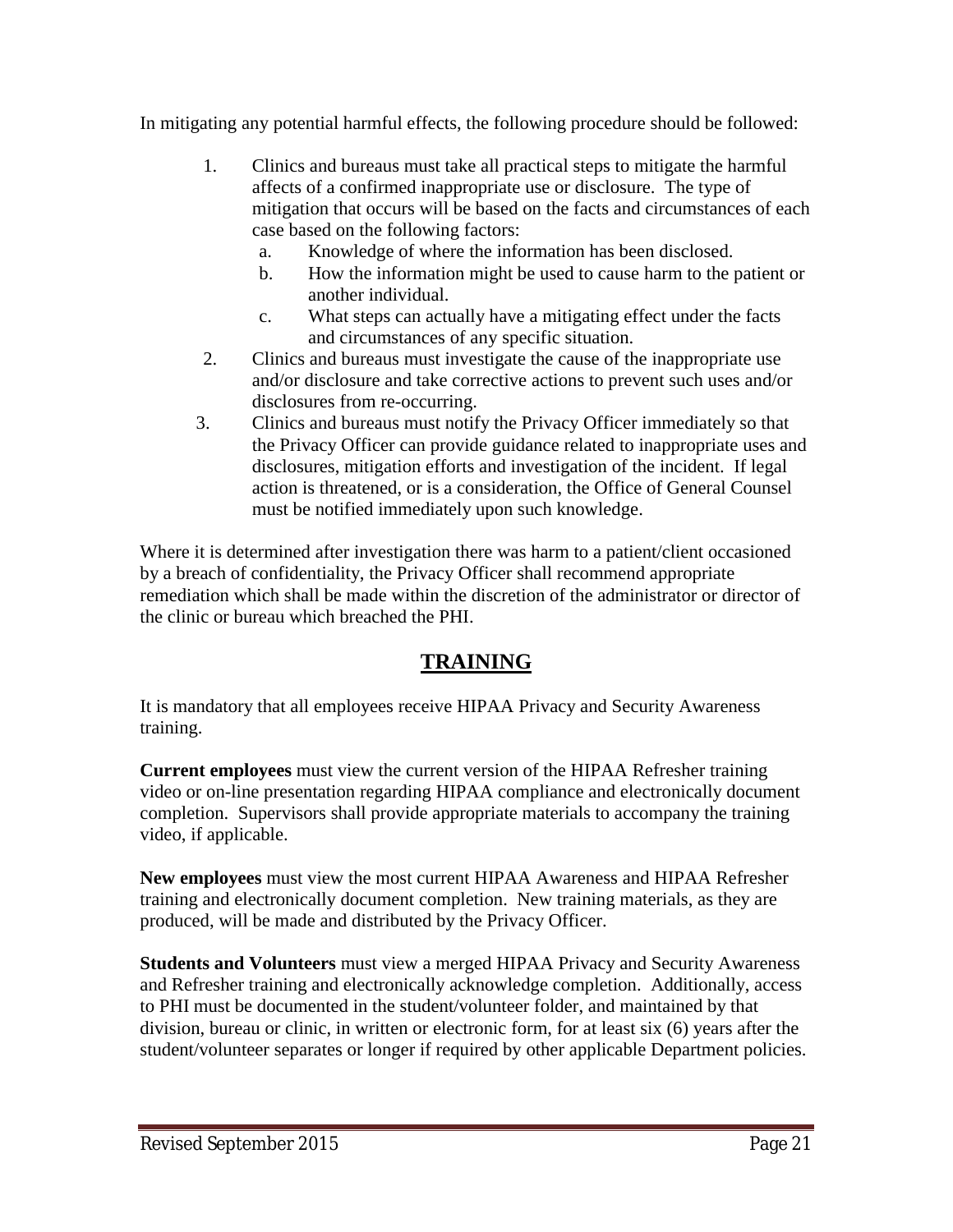### **COMPLAINTS/QUESTIONS**

Any questions relating to this policy should be directed to the following individuals:

### **PRIVACY OFFICER** Samarria Dunson, J.D., CHC, CHPC 201 Monroe Street, Suite 1698 Montgomery, AL 36104 334-206-9324 Samarria.Dunson@adph.state.al.us www.adph.org/compliance www.adph.org/complianceeducation

### **ACTING SECURITY OFFICER**

Leslie Hay 201 Monroe Street, Suite 1698 Montgomery, AL 36104 (334) 206-5010 Leslie.Hay@adph.state.al.us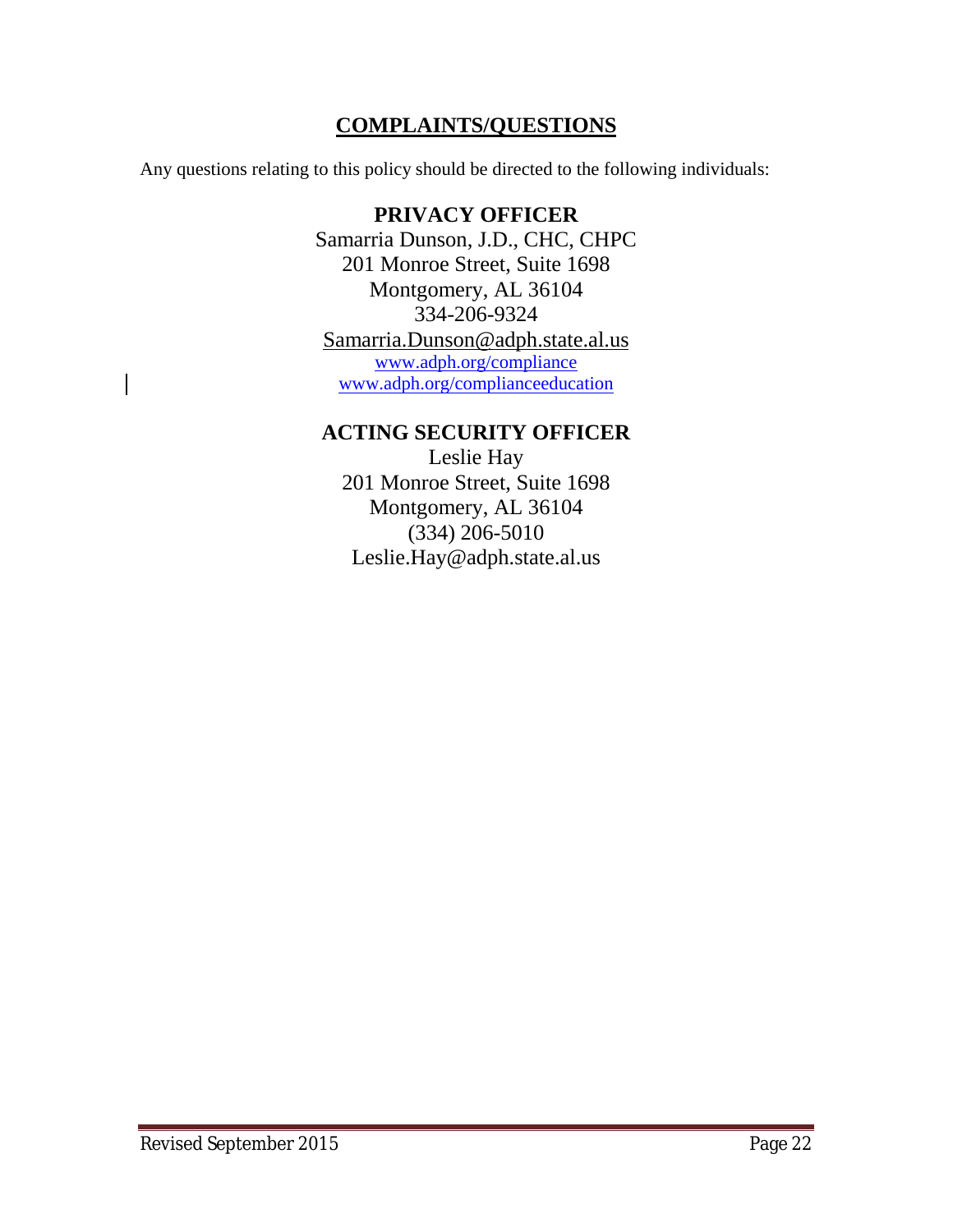FORM A

# **STUDENTS/VOLUNTEERS AUTHORIZED TO RECEIVE/ACCESS PROTECTED HEALTH INFORMATION**

| <b>NAME</b> | <b>DATE</b><br><b>AUTHORIZATION</b><br><b>BEGAN</b> | <b>DATE</b><br><b>AUTHORIZATION</b><br><b>TERMINATED</b> | <b>COMMENTS</b> |
|-------------|-----------------------------------------------------|----------------------------------------------------------|-----------------|
|             |                                                     |                                                          |                 |
|             |                                                     |                                                          |                 |
|             |                                                     |                                                          |                 |
|             |                                                     |                                                          |                 |
|             |                                                     |                                                          |                 |
|             |                                                     |                                                          |                 |
|             |                                                     |                                                          |                 |
|             |                                                     |                                                          |                 |
|             |                                                     |                                                          |                 |
|             |                                                     |                                                          |                 |
|             |                                                     |                                                          |                 |
|             |                                                     |                                                          |                 |
|             |                                                     |                                                          |                 |
|             |                                                     |                                                          |                 |
|             |                                                     |                                                          |                 |

\*\*APPLIES IN A NON-EMERGENCY OR NON-DISASTER SETTING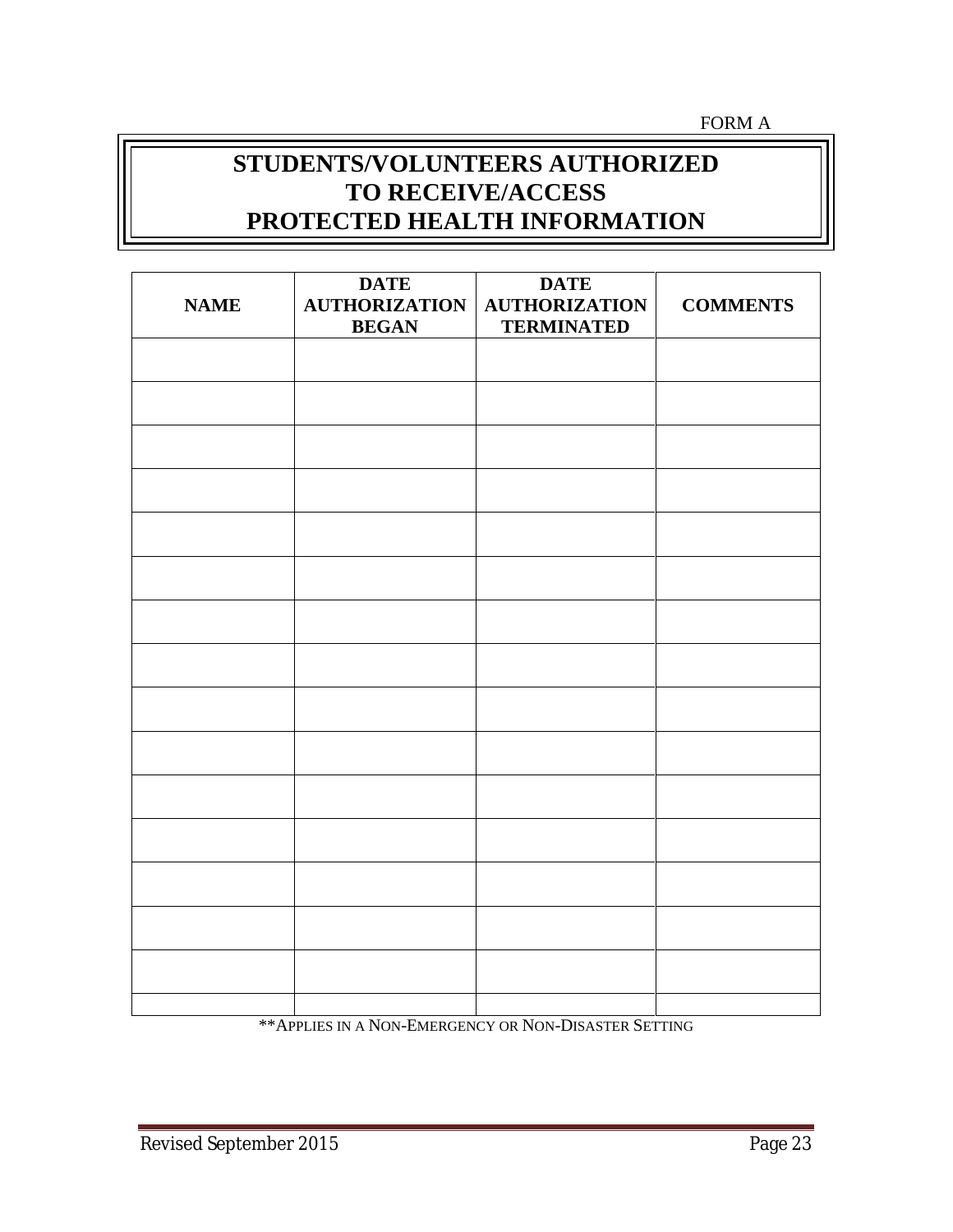FORM B

# ELECTRONIC HIPAA LOG "e-HIPAA Log"

The e-HIPAA Log shall be used to document non-routine disclosures of PHI. In addition, each of the nonroutine releases of PHI listed below shall be noted in the appropriate patient/client file and shall be cross referenced to the e-HIPAA Log. The e-HIPAA Log shall be used to document the items listed below.

| U    | Unauthorized Release             | DHR  | Release to DHR                         | <b>ER</b> Emergency Disclosure |
|------|----------------------------------|------|----------------------------------------|--------------------------------|
| -SP  | Subpoena/Judicial Process        | NSA  | <b>National Security Release</b>       | Jail/Prison Officials          |
| LE   | Law Enforcement                  | P/GO | Release to Protect President/Officials | Death Disclosure               |
| REO  | Request to Limit PHI Releases    | AMD  | Request to Amend/Correct PHI           | <b>VIE Request for Viewing</b> |
| ACCT | Request for Acct of PHI Releases | PН   | Public Health Disease Control          |                                |

#### **\*This does not include routine disclosures such as releases of records for Treatment, Payment, and Health Care Operations.**

**Instructions for accessing the e-HIPAA Log can be found in the document library.**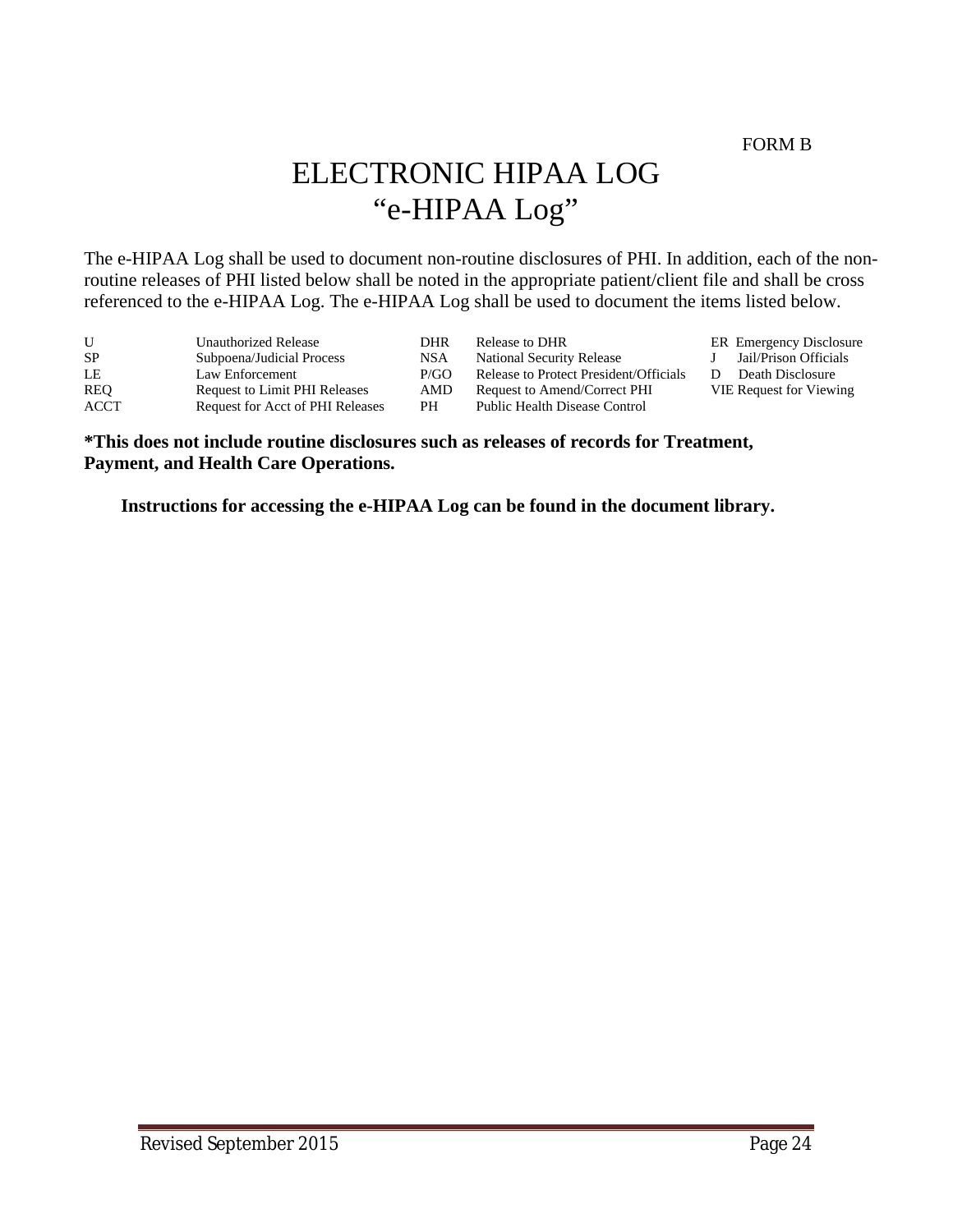FORM C

### **REQUEST TO AMEND OR LIMIT PROTECTED HEALTH INFORMATION**

Patient Name: \_\_\_\_\_\_\_\_\_\_\_\_\_\_\_\_\_\_\_\_\_\_\_\_\_\_\_\_\_\_\_\_ Date of Birth: \_\_\_\_\_\_\_\_\_\_\_\_\_\_ Address where you want the amendment response sent:

**NOTICE TO PATIENT:** Your request to amend or limit your protected health information (such as health records, name, address, and social security number), in any form **only** applies to the information maintained by the Alabama Department of Public Health (hereinafter "ADPH"). If you would like to request amendments or limits to your protected health information maintained by any other Health Care Provider, a separate request must be submitted to that provider.

\_\_\_\_\_\_\_\_\_\_\_\_\_\_\_\_\_\_\_\_\_\_\_\_\_\_\_\_\_\_\_\_\_\_\_\_\_\_\_\_\_\_\_\_\_\_\_\_\_\_\_\_\_\_\_\_\_\_\_\_\_\_\_\_\_

#### **REQUESTED AMENDMENT:**

I request that ADPH amend or limit (describe the information you would like amended or restricted):

\_\_\_\_\_\_\_\_\_\_\_\_\_\_\_\_\_\_\_\_\_\_\_\_\_\_\_\_\_\_\_\_\_\_\_\_\_\_\_\_\_\_\_\_\_\_\_\_\_\_\_\_\_\_\_\_\_\_\_\_\_\_\_\_\_\_\_\_\_\_\_\_ \_\_\_\_\_\_\_\_\_\_\_\_\_\_\_\_\_\_\_\_\_\_\_\_\_\_\_\_\_\_\_\_\_\_\_\_\_\_\_\_\_\_\_\_\_\_\_\_\_\_\_\_\_\_\_\_\_\_\_\_\_\_\_\_\_\_\_\_\_\_\_\_ \_\_\_\_\_\_\_\_\_\_\_\_\_\_\_\_\_\_\_\_\_\_\_\_\_\_\_\_\_\_\_\_\_\_\_\_\_\_\_\_\_\_\_\_\_\_\_\_\_\_\_\_\_\_\_\_\_\_\_\_\_\_\_\_\_\_\_\_\_\_\_\_

I request the amendment or limitations described above to be made to the protected health information in my designated record set (medical record) maintained or created by ADPH.

Date of record or information you would like to amend or limit:

I would like this information amended or limited because (state specific reason for request):

**FOR AMENDMENTS**: I am attaching proof that my record should be amended because it is false, inaccurate or incomplete.

\_\_\_\_\_\_\_\_\_\_\_\_\_\_\_\_\_\_\_\_\_\_\_\_\_\_\_\_\_\_\_\_\_\_\_\_\_\_\_\_\_\_\_\_\_\_\_\_\_\_\_\_\_\_\_\_\_\_\_\_\_\_\_\_\_\_\_\_\_\_\_\_ \_\_\_\_\_\_\_\_\_\_\_\_\_\_\_\_\_\_\_\_\_\_\_\_\_\_\_\_\_\_\_\_\_\_\_\_\_\_\_\_\_\_\_\_\_\_\_\_\_\_\_\_\_\_\_\_\_\_\_\_\_\_\_\_\_\_\_\_\_\_\_\_ \_\_\_\_\_\_\_\_\_\_\_\_\_\_\_\_\_\_\_\_\_\_\_\_\_\_\_\_\_\_\_\_\_\_\_\_\_\_\_\_\_\_\_\_\_\_\_\_\_\_\_\_\_\_\_\_\_\_\_\_\_\_\_\_\_\_\_\_\_\_\_\_ \_\_\_\_\_\_\_\_\_\_\_\_\_\_\_\_\_\_\_\_\_\_\_\_\_\_\_\_\_\_\_\_\_\_\_\_\_\_\_\_\_\_\_\_\_\_\_\_\_\_\_\_\_\_\_\_\_\_\_\_\_\_\_\_\_\_\_\_\_\_\_\_

**PLEASE NOTE**: **No form will be considered unless you provide sufficient proof that the record that you intend to be amended is false, inaccurate, or incomplete.** [*An example of an appropriate attachment would be your birth certificate to prove that the date of birth in your file is wrong*]

\_\_\_\_\_\_\_\_\_\_\_\_\_\_\_\_\_\_\_\_\_\_\_\_\_\_\_\_\_\_\_\_\_\_\_\_\_\_\_\_\_\_ \_\_\_\_\_\_\_\_\_\_\_\_\_\_\_\_\_

[Signature/Title, if legal representative\*] Date

\_\_\_\_\_\_\_\_\_\_\_\_\_\_\_\_\_\_\_\_\_\_\_\_\_\_

\*May be requested to submit evidence of representative status.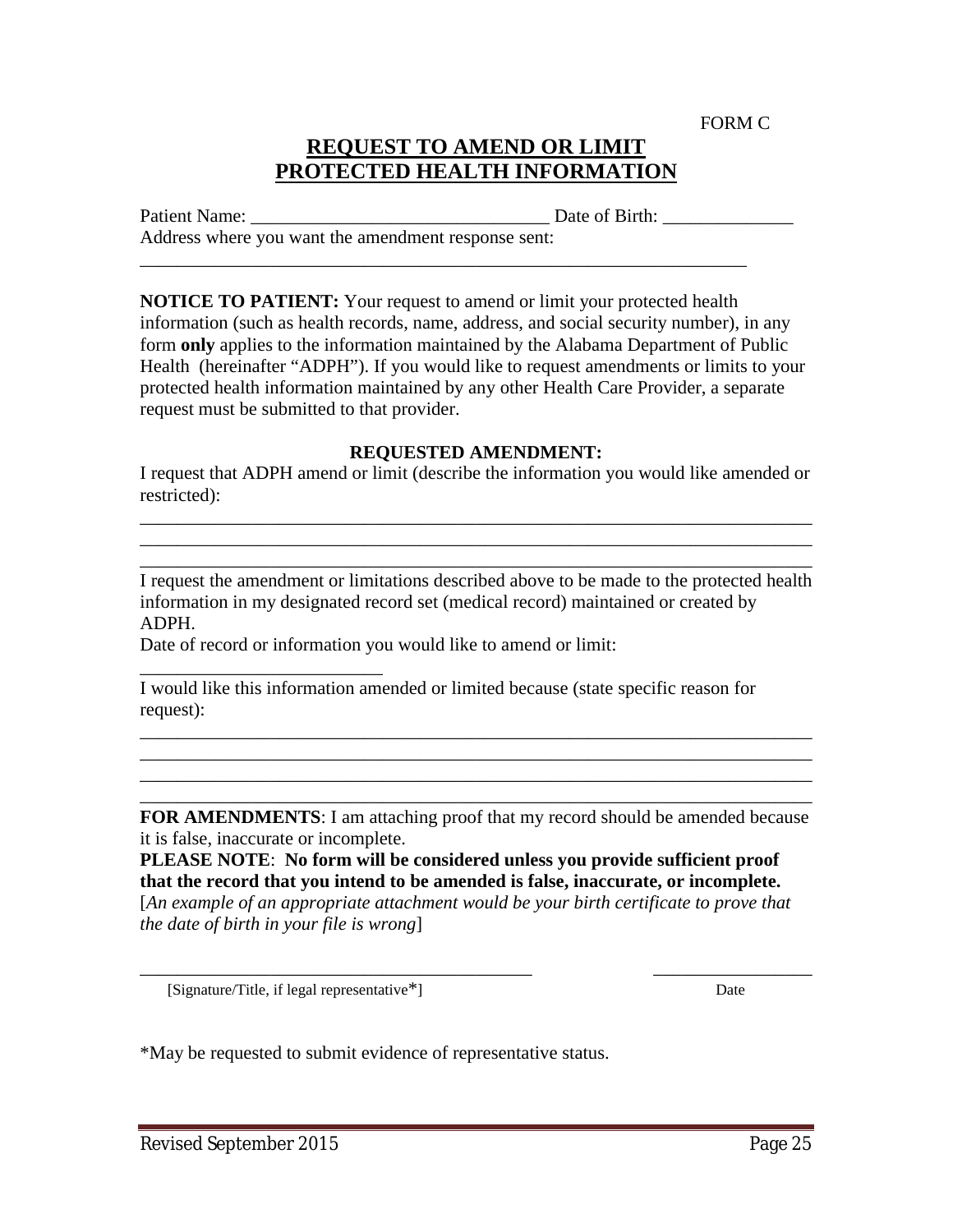#### **REQUEST APPROVED:**

If ADPH approves your request to amend or limit the release of your record, please complete the attached form (FORM D), and return it to us, to identify any persons or entities that we need to notify of the amendment or limitation to your protected health information.

#### **REQUEST DENIED:**

By: \_\_\_\_\_\_\_\_\_\_\_\_\_\_\_\_\_\_\_\_\_\_\_\_\_\_\_\_\_\_\_\_\_\_\_\_\_\_\_\_\_\_\_\_\_\_\_\_\_\_\_\_\_\_\_\_\_\_\_\_\_\_\_\_\_\_\_\_

Signature Title Date

#### **Reason for Denial:**

- **•** The information was not created by ADPH.
- **•**The information is not part of your Designated Record Set.
- **•** The information is not available for your inspection pursuant to the ADPH's

Policy regarding individual access because

**•** The information is accurate and complete.

If your request for an amendment or limitation to your protected health information is denied, you may submit a written statement of your disagreement with the denial. Send the statement of disagreement to:

\_\_\_\_\_\_\_\_\_\_\_\_\_\_\_\_\_\_\_\_\_\_\_\_\_\_\_\_\_\_\_\_\_\_\_\_\_\_\_\_\_\_\_\_\_\_\_\_\_\_\_\_\_\_\_\_\_\_\_\_\_\_\_\_\_\_\_\_\_\_\_.

Privacy Officer Alabama Department of Public Health 201 Monroe Street, Suite 785 Montgomery, AL 36104 (334) 206-2648

After submitting your disagreement in writing, you will be given an opportunity for a hearing on why your request was denied. You will receive sufficient notice of the time and place that the hearing will be held.

**\*\*\*\*\*\*\*\*\*\*\*\*\*\*\*\*\*\*\*\*\*Retain for minimum of 6 years\*\*\*\*\*\*\*\*\*\*\*\*\*\*\*\*\*\*\*\***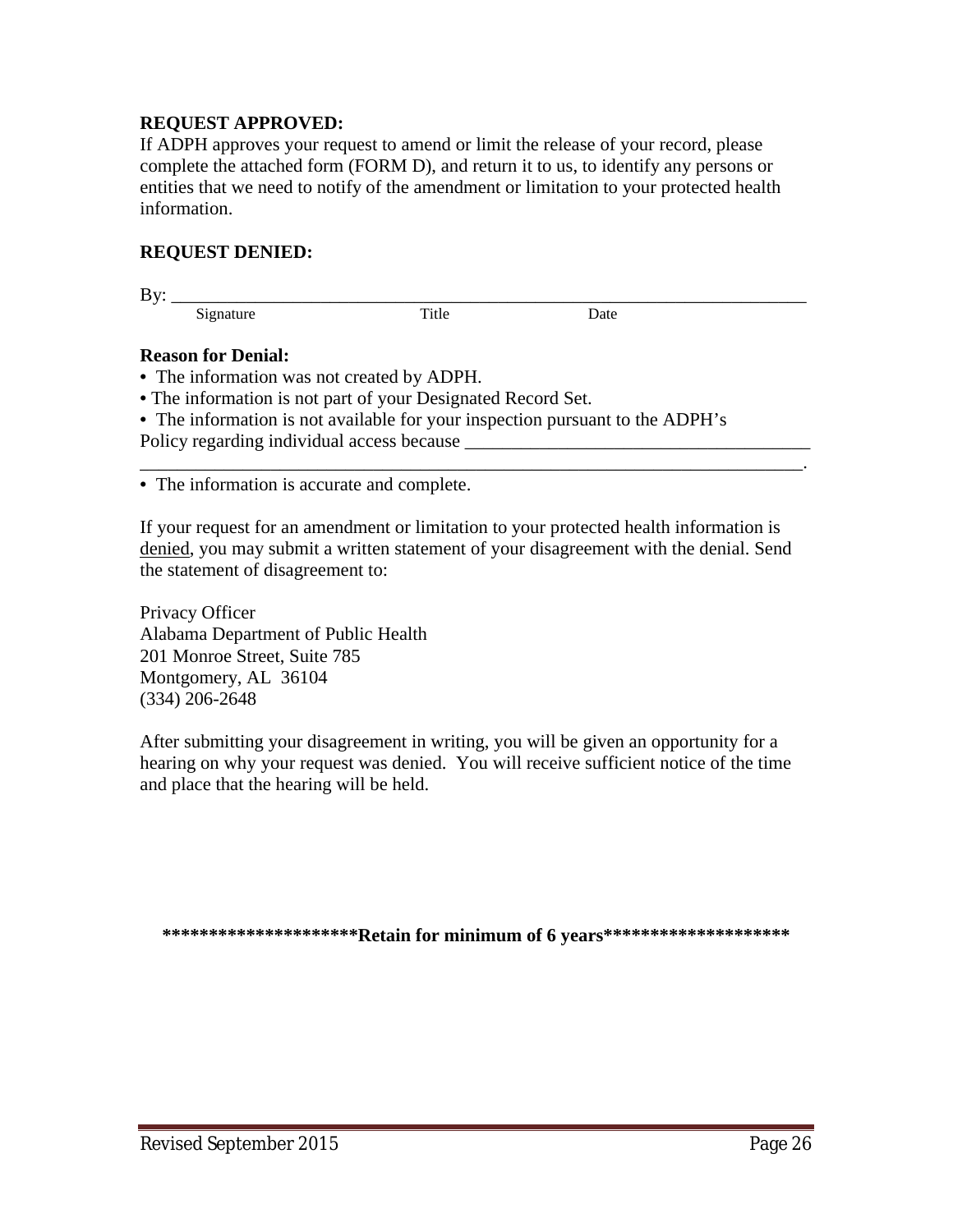### FORM D **Amendment Acceptance – Notification Form**

| health care providers or entities listed below of the amendment(s) to the medical<br>records of |                     |
|-------------------------------------------------------------------------------------------------|---------------------|
| [Name of patient]                                                                               |                     |
| <b>Signed:</b><br>Name – (Title, if legal representative)                                       |                     |
|                                                                                                 | Date                |
| List of Providers/Entities that need to be notified of Amendment:                               |                     |
| <b>Name</b>                                                                                     | <b>Name</b>         |
| <b>Address</b>                                                                                  | <b>Address</b>      |
| <b>Phone Number</b>                                                                             | <b>Phone Number</b> |
| <b>Name</b>                                                                                     | <b>Name</b>         |
| <b>Address</b>                                                                                  | <b>Address</b>      |
| <b>Phone Number</b>                                                                             | <b>Phone Number</b> |
| <b>Name</b>                                                                                     | <b>Name</b>         |
| <b>Address</b>                                                                                  | <b>Address</b>      |
| <b>Phone Number</b>                                                                             | <b>Phone Number</b> |